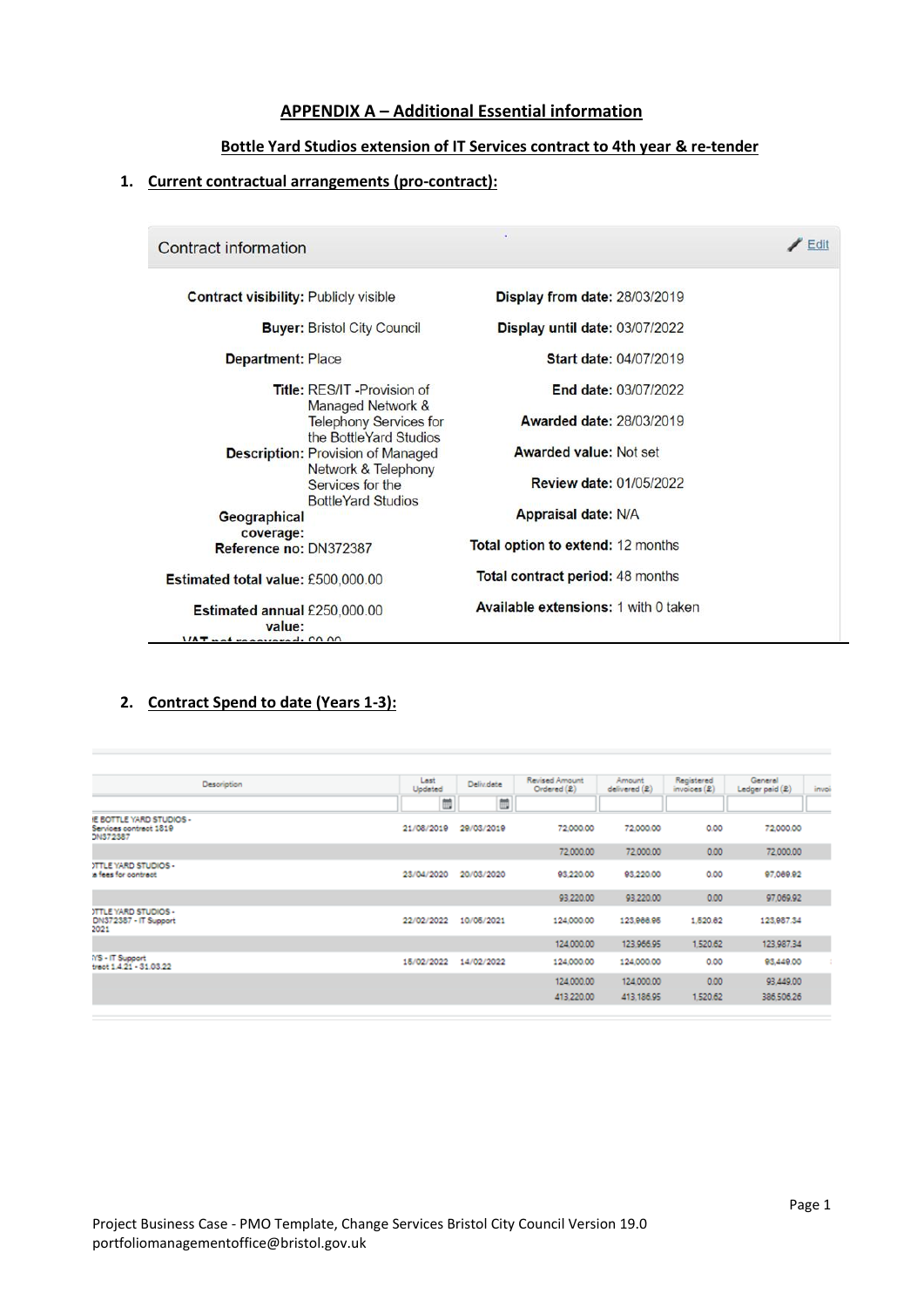**3. Original Full Business Case to outsource TBYS IT Services away from BCC, approved by EDM 27/02/2019:**

### **A. PROJECT SUMMARY INFORMATION**

| <b>Project Name:</b>          | Provision of Connectivity, Telephony & ICT Support for the Bottle Yard Studios                                |                                        |               |  |
|-------------------------------|---------------------------------------------------------------------------------------------------------------|----------------------------------------|---------------|--|
| <b>Project ID</b> (if known): | 18-EN-251                                                                                                     |                                        |               |  |
| <b>Cabinet Member:</b>        | <b>Marvin Rees</b>                                                                                            | Nuala Gallagher<br><b>Lead Officer</b> |               |  |
|                               |                                                                                                               | (Sponsor):                             |               |  |
| Directorate(s):               | Growth & Regeneration                                                                                         | <b>Associated</b>                      | Economy & ICT |  |
|                               |                                                                                                               | service areas:                         |               |  |
| <b>Report lead author(s):</b> | Mandate: <name &="" role=""></name>                                                                           |                                        |               |  |
|                               | <b>Outline Business Case: Katherine Nash, Bottle Yard Studios Business Manager, Sian</b><br>Houdmont          |                                        |               |  |
|                               | Full Business Case: : Katherine Nash, Bottle Yard Studios Business Manager,<br>Michael Ilogu, Project manager |                                        |               |  |
| <b>Report recipients:</b>     |                                                                                                               |                                        |               |  |

### **B. ORGANISATIONAL CONTEXT**

| <b>Alignment to</b>          | Increase funding via commercial activities |                               |                      |
|------------------------------|--------------------------------------------|-------------------------------|----------------------|
| corporate theme(s):          |                                            |                               |                      |
| <b>Project category:</b>     | $\boxtimes$ Saving delivery                | $\Box$ Compliance / Statutory | $\Box$ Risk          |
|                              | reduction                                  |                               |                      |
|                              | $\Box$ Cost avoidance                      | $\boxtimes$ Improved outcomes | $\boxtimes$ Enabling |
|                              | <other></other>                            |                               |                      |
| <b>Council Budget saving</b> | N/A                                        |                               |                      |
| delivery:                    |                                            |                               |                      |

#### **C. DOCUMENT CONTROL**

| <b>Sections complete:</b> | <b>Mandate</b>    | $\Box$ Outline Business Case | $\Box$ Full Business Case      |          |
|---------------------------|-------------------|------------------------------|--------------------------------|----------|
| <b>Document status:</b>   | $\boxtimes$ Draft | $\Box$ Final                 |                                |          |
| <b>Document owner:</b>    |                   |                              |                                |          |
| <b>Version control</b>    | <b>Version</b>    | Author(s)                    | <b>Description</b>             | Date     |
|                           | V1 01             | M Ilogu                      | First draft                    | 11/11/18 |
|                           | V1 02             | K.Nash                       | $2nd$ draft                    | 02.02.19 |
|                           | V1 03             | M Ilogu                      | 3rd draft                      | 12/02/19 |
|                           | V1 04             | M Ilogu                      | 4 <sup>th</sup> draft          | 18/02/19 |
|                           | V1 05             | K.Nash                       | 5 <sup>th</sup> draft          | 19/02/19 |
|                           | V1 06             | M Ilogu                      | 6 <sup>th</sup> draft          | 20/02/19 |
|                           | V1 07             | K.Nash                       | 7 <sup>th</sup> draft          | 20/02/19 |
|                           | V1 08             | M Ilogu                      | 8 <sup>th</sup> draft          | 21/02/19 |
|                           | V1 09             | K.Nash                       | $9th$ draft – final financials | 21/02/19 |
|                           | V1 09             | M Ilogu                      | <b>Final copy</b>              | 22/02/19 |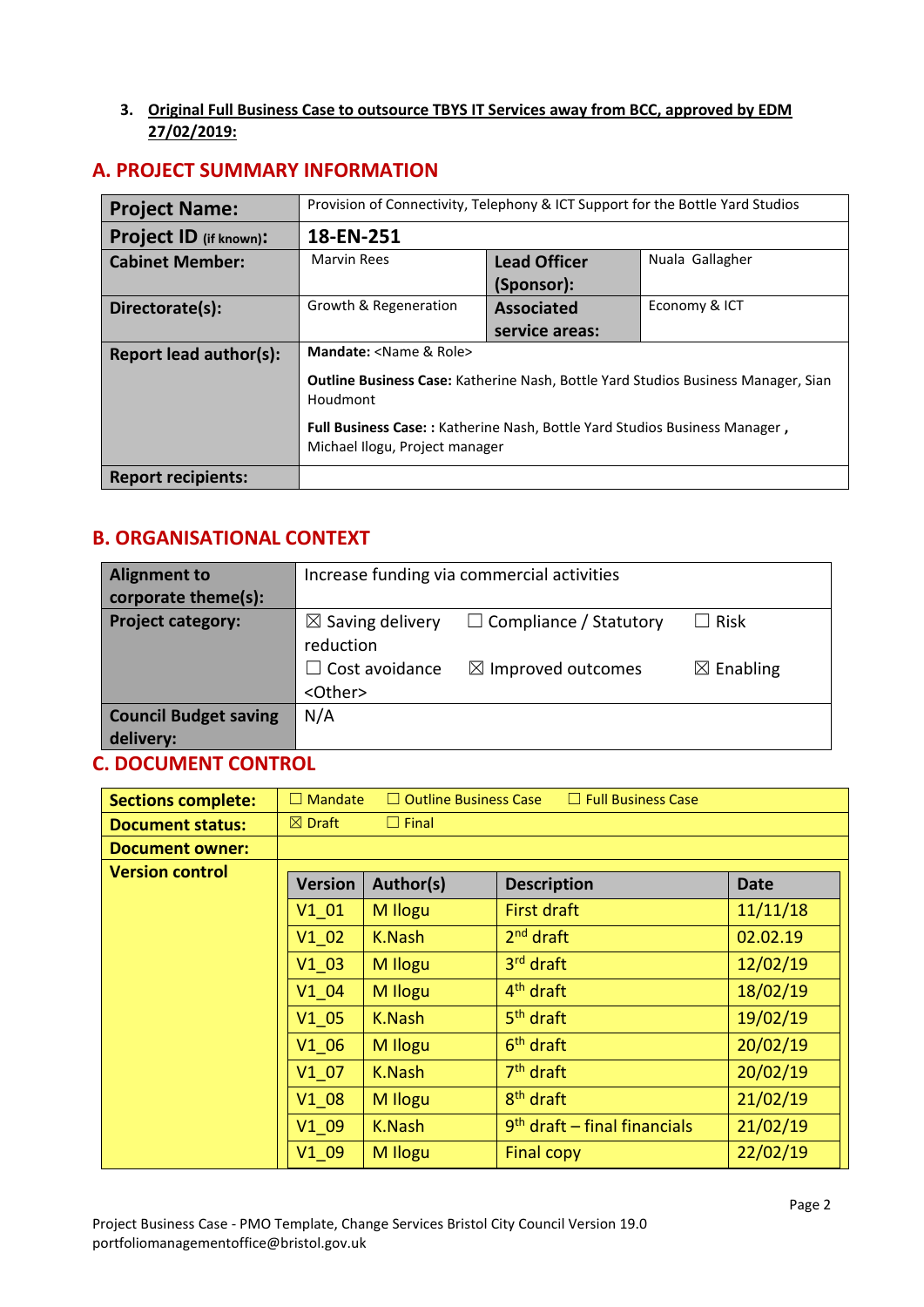# **EXECUTIVE SUMMARY: DECISION REQUIRED**

#### Full Business Case (FBC) stage

#### **Decisions requested for Full Business Case sign-off:**

- CLB-EDM: Request for full business case approval.
- CLB-EDM: Request to award contract to winning bidder and begin implementation of new services with immediate effect – total contract value to be PO'd =  $£440'340$
- CLB-EDM: Request to allocate resources to see project through to completion of full implementation (new costs identified will be met by TBYS cost centre – no funding is required from any other budget).
- CLB-EDM: Determine if project is deemed a Key Decision (N.B procurement process RISK)

#### **Project context summary:**

TBYS's current connectivity and IT support arrangements, currently provided by BCC ICT, do not adequately support the business. TBYS requires an industry standard connectivity, telephony and IT support package that future proofs the business and fulfils the scalable demands of its clients. In order to address the current issues, an improved service provision must be sought to deliver solutions as follows:

- 1) New enhanced connectivity including improved network resilience
- 2) New VOIP telephony solution
- 3) New improved IT support package to include a full time onsite network engineer and out of hours provision.



1. Following an RFI market engagement exercise, specification requirements have been finetuned and projected total contract value has increased accordingly.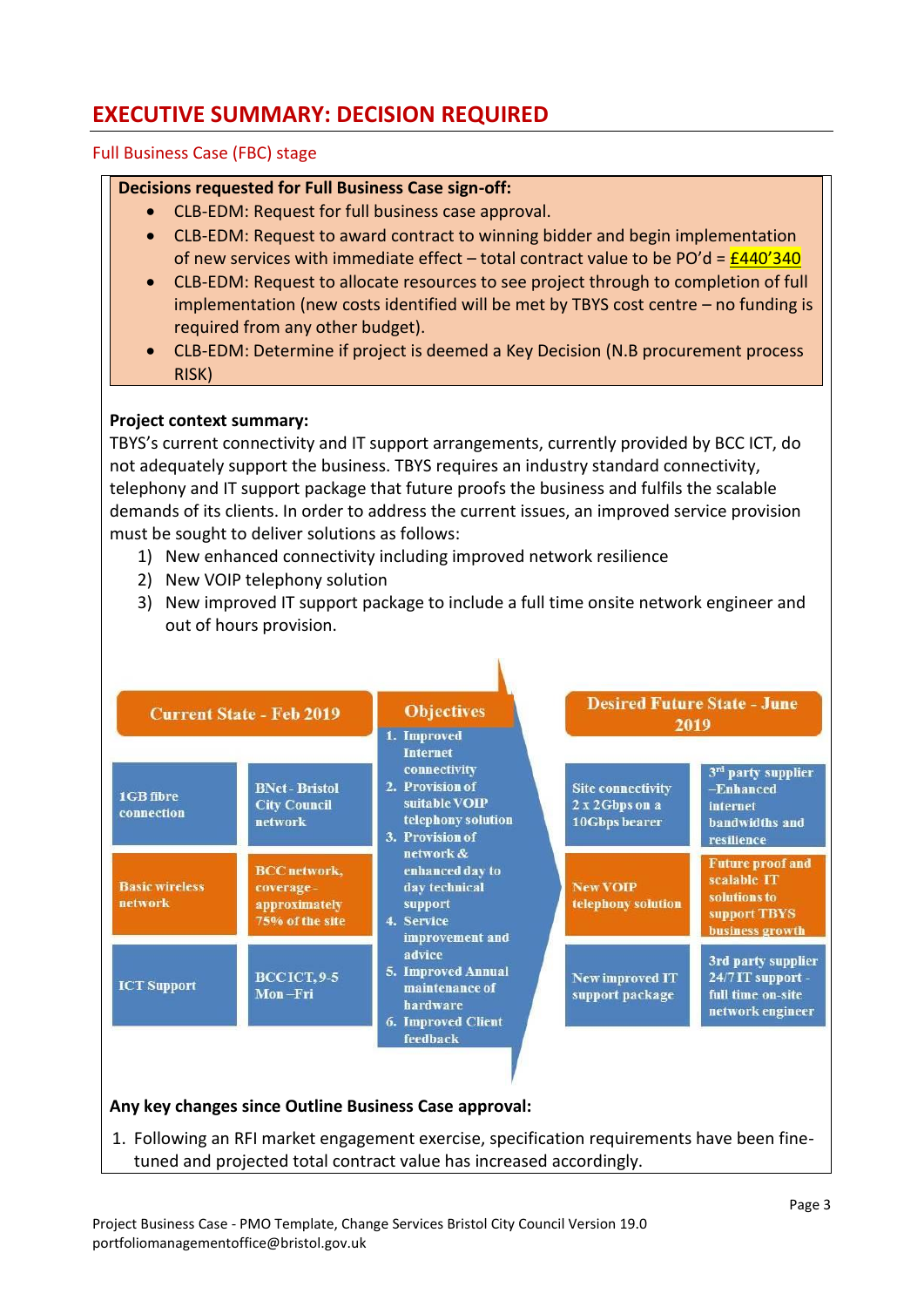- 2. Scope of IT support requirement now includes provision of 1 x FTE, based on site.
- 3. Purchase of hardware is out of scope and will be procured competitively via existing BCC framework agreements.
- 4. Contract term has reduced to 3 years (starting after an approx. 5 month implementation period) due to total contract value exceeding drafted budget as per OBC.
- 5. Due to business demand, TBYS now have a dedicated full time onsite network engineer sourced by Networks team and employed via Guidant. Annual cost to TBYS = £72'800. These costs are captured in 'Gross Savings' within this document and offset against the total contract value.

#### **Recommended option:**

Preferred Option: Option 3 - Outsource connectivity, telephony, IT support away from BCC.

#### **Anticipated cost/benefit profile for preferred option delivery:**

**\*\*Please note that the preferred option results in an increase in on-going costs rather than a saving\*\***

| £'000                        | Yr 0    | Yr1       | Yr <sub>2</sub> | Yr <sub>3</sub> | Yr4       | <b>Total</b> |
|------------------------------|---------|-----------|-----------------|-----------------|-----------|--------------|
| <b>Total</b>                 | (18/19) | (19/20)   | (20/21)         | (21/22)         | (22/23)   |              |
| <b>New costs</b>             | £42'171 | £37'725   | f'000           | f'000           | f'000     | £79'896      |
| <b>Opportunity costs</b>     | £1'400  | £5'600    | f'000           | f'000           | f'000     | £7'000       |
| <b>Ongoing costs</b>         |         |           |                 |                 |           |              |
|                              | £17,160 | £90'885   | £121'180        | £121'180        | £35'595   | £386'000     |
| <b>Project costs inc</b>     |         |           |                 |                 |           |              |
| internal resource            | £60'731 | £134'210  | £121'180        | £121'180        | £35'595   | £472'896     |
| <i><b>*Gross savings</b></i> |         |           |                 |                 |           |              |
|                              | E'000   | (E69'785) | (E89'960)       | (E89'960)       | (£22'490) | £272'195)    |
| <i><b>*Net savings</b></i>   |         |           |                 |                 |           |              |
|                              | £17'160 | £21'000   | £31'220         | £31'220         | £13'106   | £113'806     |
| <b>**NET TOTAL</b>           |         |           |                 |                 |           |              |
| <b>COSTS</b>                 | £60'731 | £64'425   | £31'220         | £31'220         | £13'106   | £200'701     |

\*(brackets) indicate a saving figure. If this is a cost remove the brackets.

**\*\* This project does not ultimately result in a saving as the intention of the project is to improve and enhance IT provisions. Taking savings into consideration, a total of £200'701 additional expenditure is required to deliver the contract over a 3 year term, funded entirely by TBYS budget**.

| TOTAL CONTRACT VALUE SUMMARY (based on 3 year 'worst case scenario') |                    |  |  |
|----------------------------------------------------------------------|--------------------|--|--|
| <b>COST</b>                                                          | <b>COST CENTRE</b> |  |  |
| £71'500                                                              | 10249 / P14896     |  |  |
| £63'720                                                              | 10249              |  |  |
| £205'020                                                             | 10249              |  |  |
| £54'000                                                              | 10249              |  |  |
| £10'800                                                              | 10249              |  |  |
| £5'300                                                               | 10249              |  |  |
| £30'000                                                              | 10249              |  |  |
| £440'340                                                             | 10249              |  |  |
|                                                                      |                    |  |  |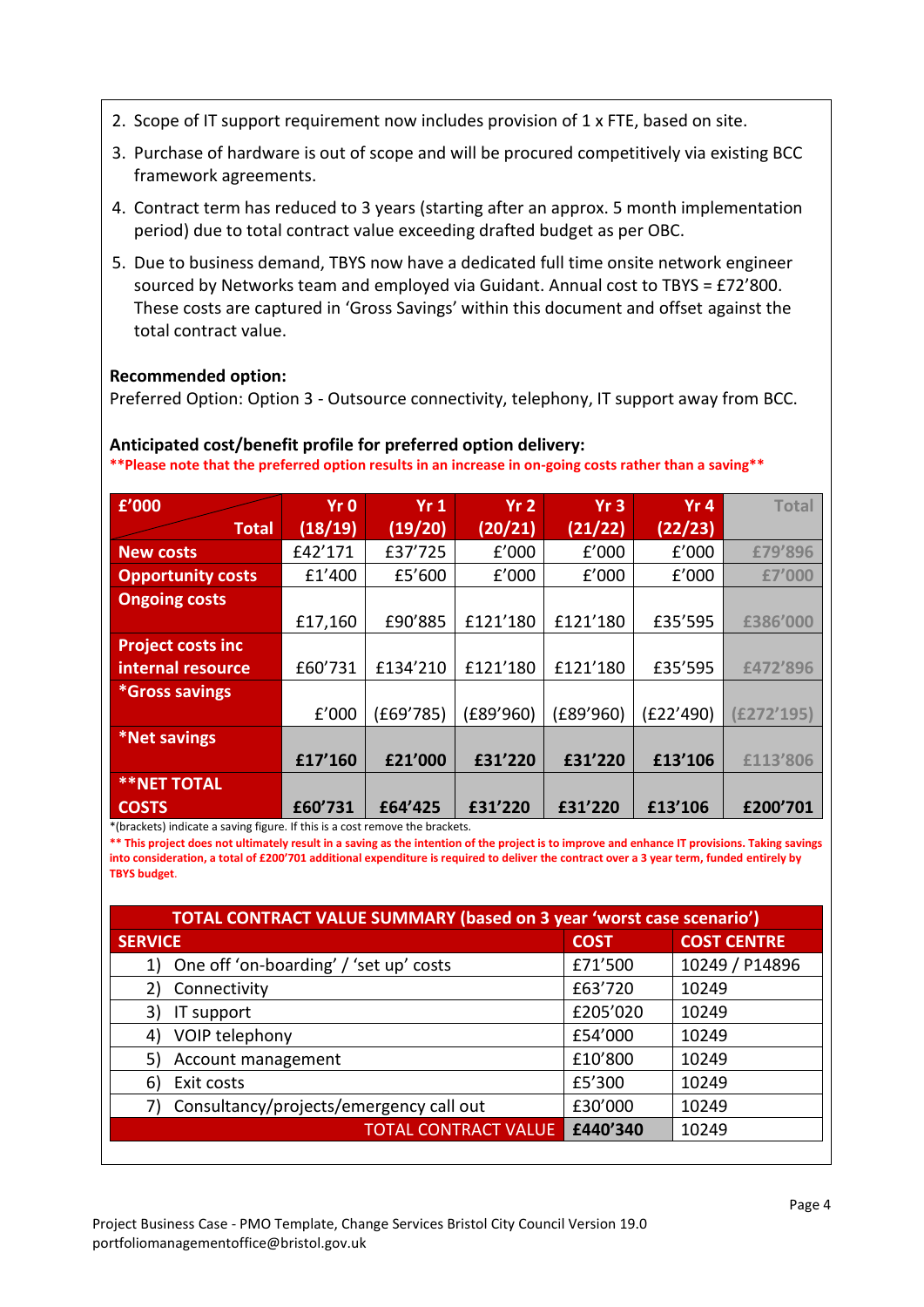| <b>Confidence</b><br>level | <b>Supporting commentary</b>      |
|----------------------------|-----------------------------------|
| 90%                        | ITT response evaluation completed |

#### **Identified sources of funding (including any shortfall):**

- All new costs will be met by TBYS cc 10249 (TBYS op ex) and/or P14896-1101 (TBYS cap ex). There is no shortfall and no funding required based on the current estimated resource costs.
- All on-going costs will be met by TBYS cc 10249.
- There is no shortfall and no request for funding from any other Council budget.

#### **Other anticipated key measureable (non-financial) benefits:**

- Significantly improved IT package to the industry will enable TBYS to fulfil connectivity requirements of our clients and attract new permanent bookings within digital platforms not yet represented onsite. This in turn could encourage digital SME's to flourish in South Bristol.
- The new systems and services implemented will provide the business with a robust and resilient IT infrastructure that has been designed to future proof the business.
- The presence of a FTE onsite network engineer will increase customer satisfaction, measured through feedback and contract management information.
- A potential increase in bookings would result in increased TBYS income and business growth.
- Strong alignment with Corporate Strategy to increase income generating activities by being able to sell large bandwidths to our clients.
- Skills and education development via onsite delivery of a Diploma in Media Production (equivalent to 3 x A Levels) from September 2018 alongside work experience opportunities and promotion of industry, with particular focus on getting young people from South Bristol involved.
- Contributing towards Bristol's recently awarded UNESCO City of Film.
- Involvement with Channel 4 bid, resulting in Channel 4's decision to base Digital Hub in the City. It is expected that there will be a direct knock on effect to TBYS enquiries due to Channel 4's relocation; we have already had an increase in enquiries to the business since Channel 4's announcement to relocate to Bristol.
- Improved TBYS staff welfare (lessening the IT load currently being carried by the team).
- Ability to track customer usage of IT systems and internet, enabling analysis of our customers and trends to be identified.

#### **Any decisions / endorsements already secured:**

- Outline Business Case was approved by DWG on 06/06/2018
- CPG approval Approved request to invite tenders to procure Managed Network & Telephony Services for The Bottle Yard Studios 24/09/18.
- Budget Holder (Fiona Francombe) has approved project and allocated budget accordingly.
- Service Director (Colin Molton) has approved budgetary figure and solution as outlined in CPG and OBC.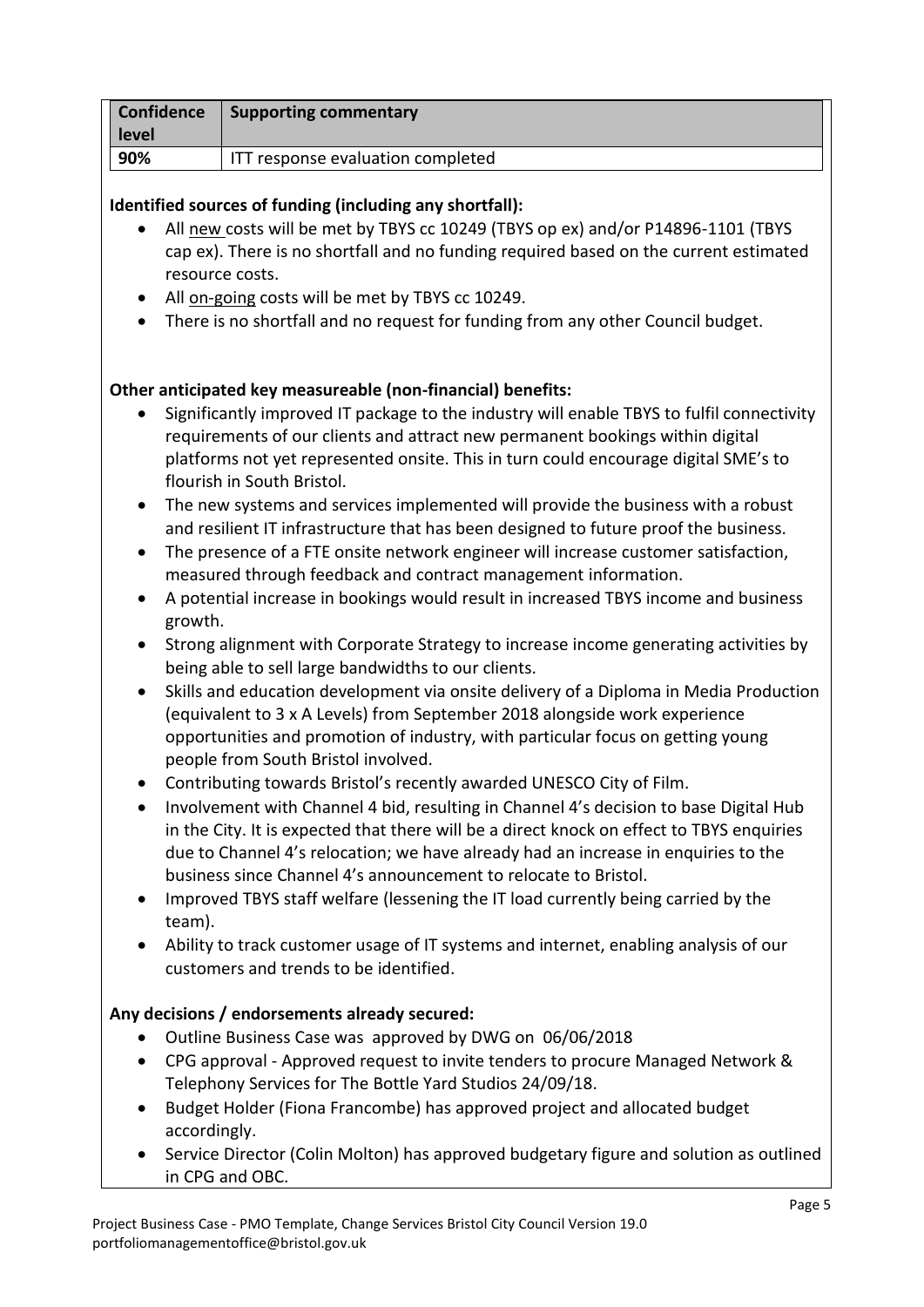- ICT endorsements Ian Gale & Steve Somerfield have endorsed outsourcing of services and confirmed that internal ICT cannot meet TBYS's requirement(s).
- Full cabinet endorsement to continue to run TBYS as a 'going concern' was received in October 2016 and £700k capital funds were allocated to invest in infrastructure improvement projects. IT infrastructure was identified as one of these key areas of investment and some of this capital funding will be used to fund this project.
- Purchase of  $2^{nd}$  site BCC purchased the old Kelston Gears premises in Hawkfield Business Park in December 2018, and business planning is underway to seek WECA funding to develop the site for TBYS's use. The purchase further demonstrates BCC's commitment to TBYS operations and reinforces the need to implement robust IT solutions for the business.

#### **Suggested project tolerances:**

- Overall there will be a zero (0%) tolerance set on key milestones; however, there will be +/- 1 Month tolerance on other milestones requiring approval from the Project Board.
- There will be 10% tolerance on new costs. Opportunity costs have a 10% cost on BCC ICT resource cost. The Contract value costs presented are 'worst case scenario' and have -/+5% tolerance against it.

| Total spend to date - New costs: | (PM & legal)£3'939.79      |
|----------------------------------|----------------------------|
| Total spend to date - Opp costs: | CSRM, networks & SA actual |
|                                  | to date- £'10,440.00       |

| New costs to deliver project (inc on-        | £79'896                    |
|----------------------------------------------|----------------------------|
| boarding/supplier set up):                   |                            |
| <b>Opportunity costs to deliver project:</b> | £7'000                     |
| <b>Funding required:</b>                     | $E0 - TBYS$ cc to fund new |
|                                              | costs                      |
| <b>Funding source(s):</b>                    | 10249 & P14896-1001        |
| Est. timescale for project delivery:         | June 2019                  |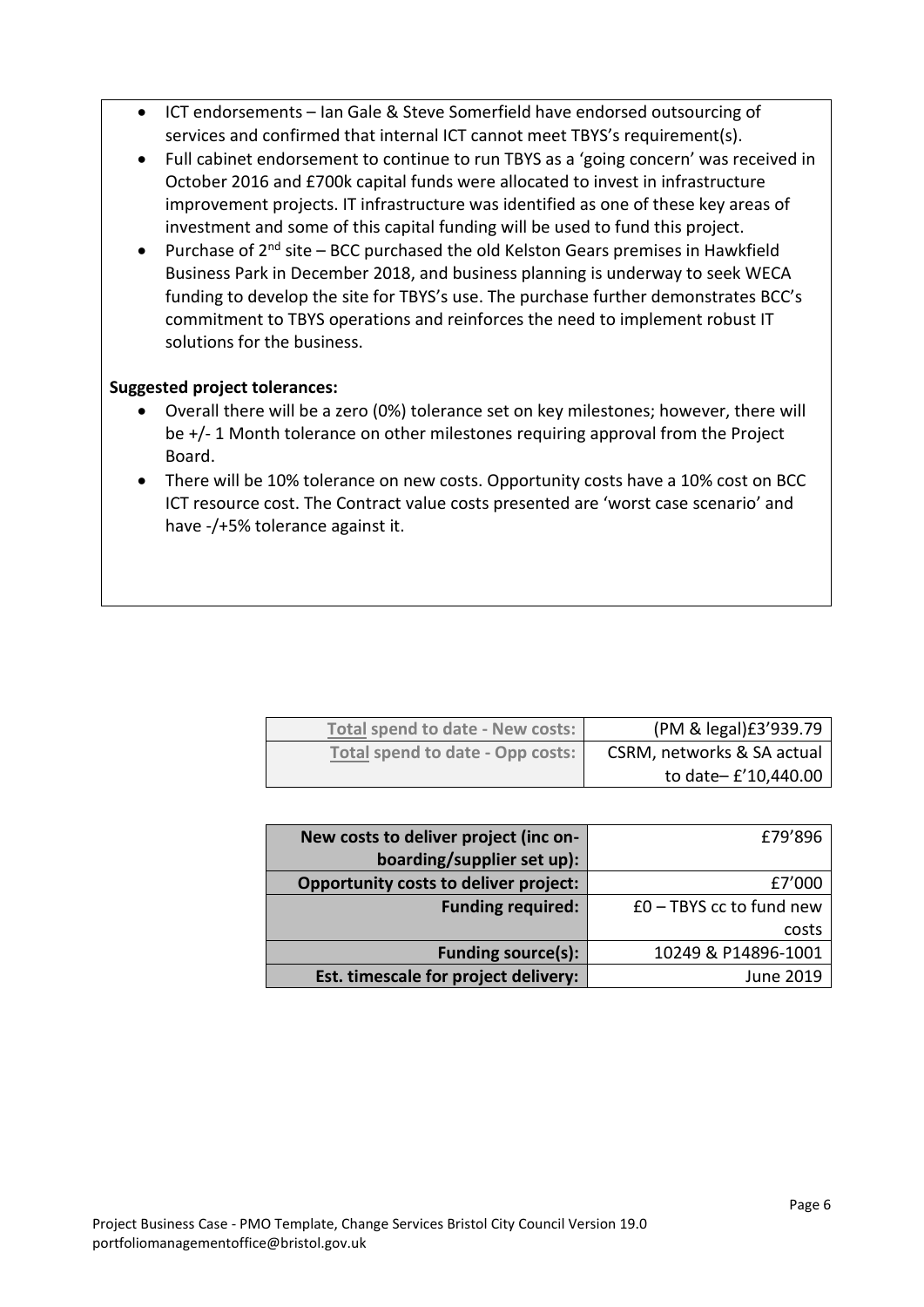# **MANDATE And**

# **OUTLINE BUSINESS CASE**

**See link to Mandate and Outline Business Case: -**

**Link – [Mandate and outline business](https://spprod-pmo.ds.bcc.lan/Projects/bottle-yard-studios/_layouts/15/start.aspx#/SitePages/Home.aspx?RootFolder=%2FProjects%2Fbottle%2Dyard%2Dstudios%2FShared%20Documents%2F1%20Control%2FBusiness%20Case%2FOutline%20Business%20Case&FolderCTID=0x0120001063B4A23752644BA6D4AE927591A044&View=%7BD465F69B%2D85FC%2D4969%2D8DA8%2D7B46ECFB8D1A)**

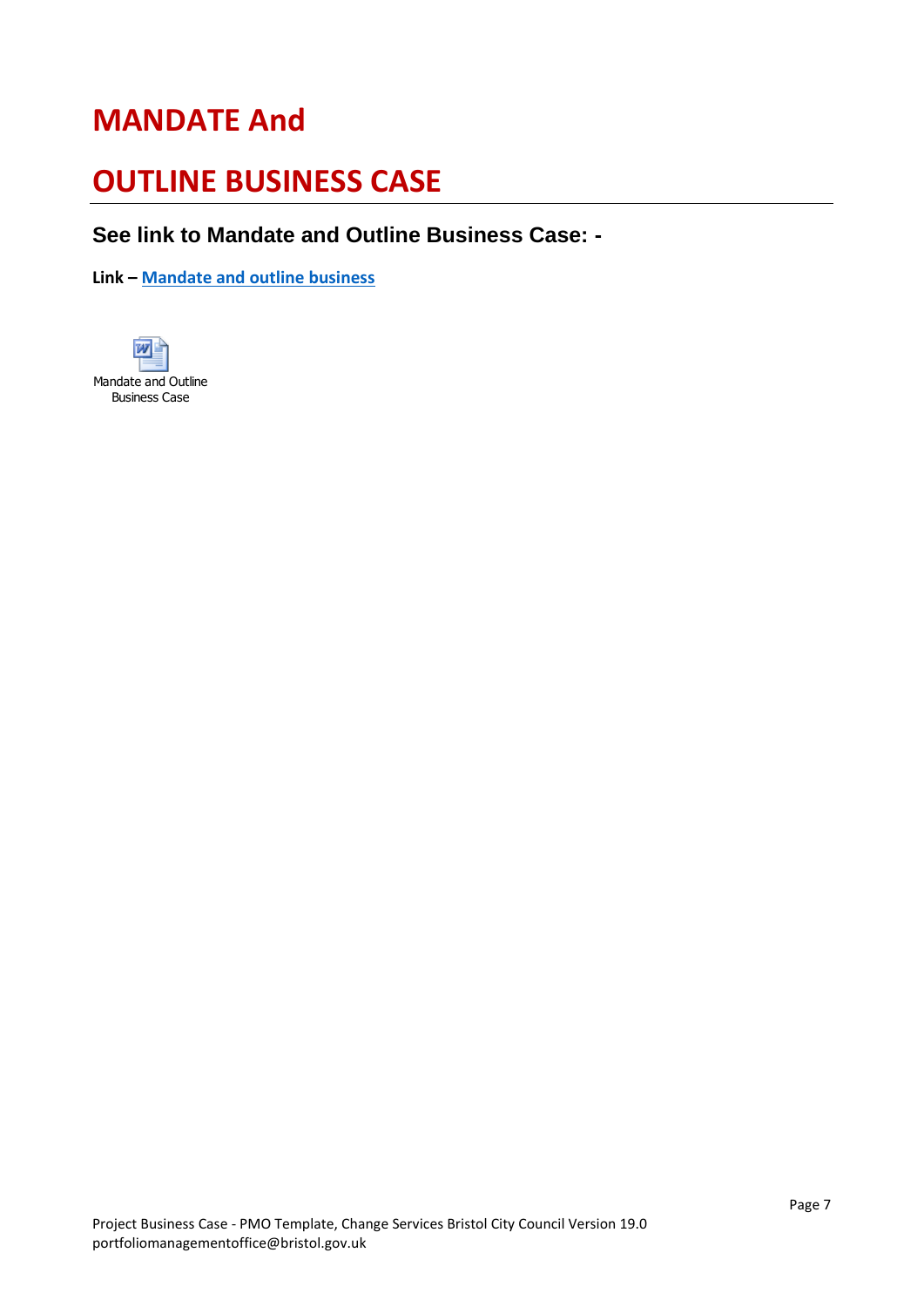# **FULL BUSINESS CASE**

### **17. Project overview**

TBYS's current connectivity and IT support arrangements, currently provided by BCC ICT, do not adequately support the business. TBYS requires an industry standard connectivity, telephony and IT support package that future proofs the business and fulfils the scalable demands of its clients. In order to address the current issues, an improved service provision must be sought to deliver solutions as follows:

- 1) New enhanced connectivity including improved network resilience
- 2) New VOIP telephony solution

3) New improved IT support package to include a full time onsite network engineer and out of hours provision.

Please see Mandate & OBC papers for further detail regarding the development of this project.

The current progress of the project since OBC award is summarised as follows:

- Working with CSRM, we have completed a full tender competition, via a Restricted OJEU route to market. 6 suppliers were shortlisted via a Pre-Selection tender phase, and invited to full tender.
- Tender bids have been fully evaluated and moderated and TBYS are now ready to contract award following FBC sign off.
- A detailed RFI exercise was undertaken to enable development of the tender specification requirements and contract value confidence prior to publishing tender documentation.
- Completed engagement with BCC legal to develop Contract T&Cs. Document already issued and, subject to final minor adjustments, agreed with preferred supplier/BCC legal.
- Regular engagement with allocated PM resource and project board to oversee project progress, risks, and development of FBC.
- CPG approval granted and budget allocated for all project costs.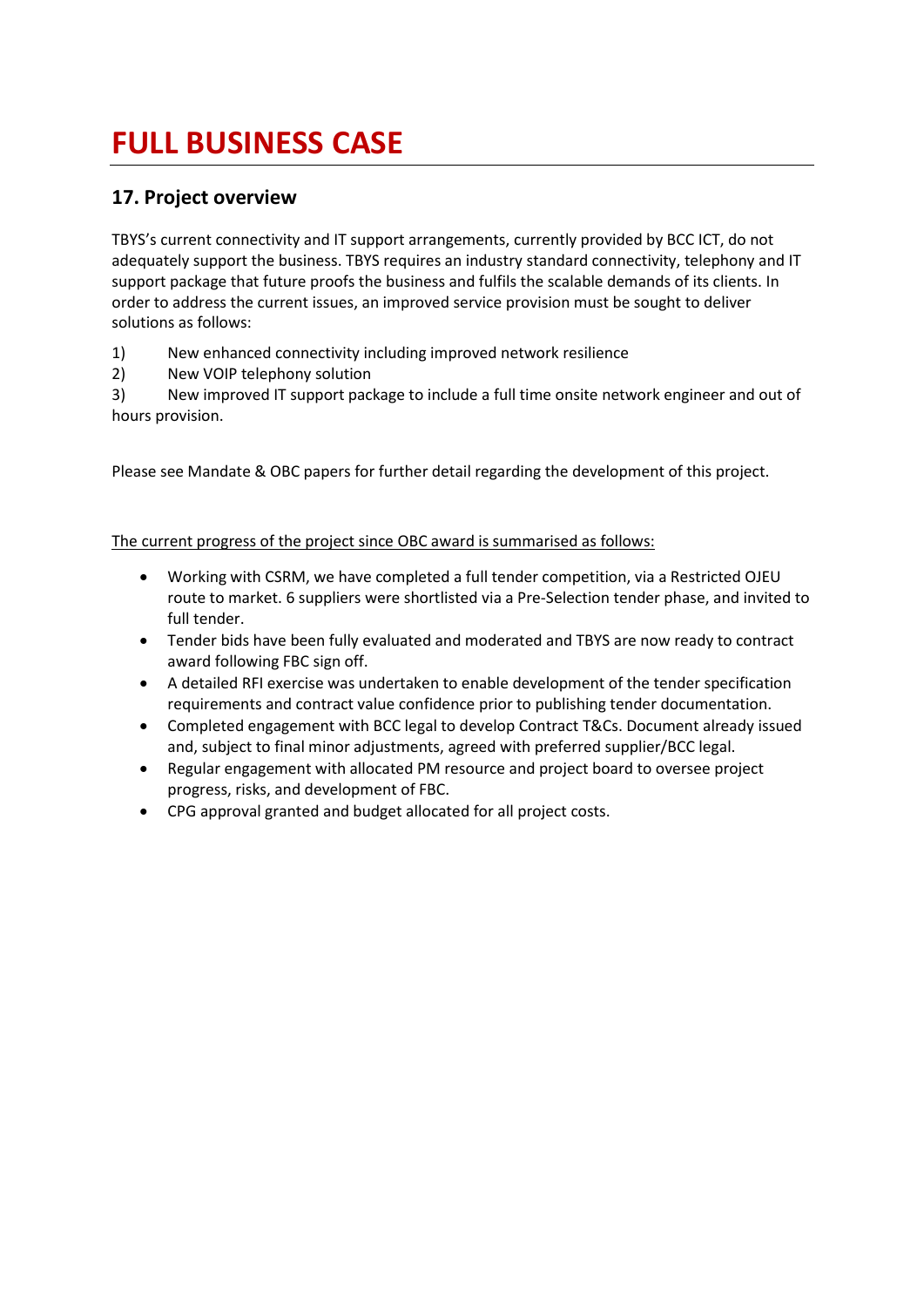# **18. Preferred Option Detailed Case**

You can view the preferred suppliers submitted draft implementation plan [here.](file:///C:/Users/Britmi1/AppData/Local/Microsoft/Windows/Temporary%20Internet%20Files/Full%20tender%20to%20shortlisted/Submitted%20bids/BITC_Appendix%20TS03%20-%20TBYS%20Project%20Plan.pdf)



The supplier is requested to provide a detailed implementation plan within 20 days of Contract Award.

#### **18.1 Project scope**

| In Scope                                                                               |
|----------------------------------------------------------------------------------------|
| Site connectivity – 1xprimary and 1xsecondary internet supplies, both delivered over   |
| 10GB bearers and delivered over a resilient and secure network design.                 |
| • IT support; to include 1 x FTE onsite engineer presence and back end support. Out of |
| hours and emergency call outs as required.                                             |

- New VOIP telephony for clients and TBYS staff
- Preventative maintenance of high value hardware (in excess of £10k network asset value)

| Out of scope                      | Any risks/consequences associated with "Out    |
|-----------------------------------|------------------------------------------------|
|                                   | of scope" items                                |
| IT support for TBYS staff members | Staff - Low risk of keeping out of scope. Note |
| (8 members of staff)              | that if in future TBYS becomes a separate      |
|                                   | company this may change. BCC ICT is expected   |
|                                   | to continue providing support for staff's      |
|                                   | desktop, laptops and printers, via a separate  |
|                                   | <b>BNet link.</b>                              |
| Purchase of hardware              | Due to the unknown potential costs that this   |
|                                   | could add to the contract value, purchase of   |
|                                   | hardware is out of scope.                      |
| Maintenance of non-core hardware  | Equipment with network asset value less than   |
|                                   | £10k will be swapped out for new if becomes    |
|                                   | faulty. Maintenance costs not considered value |
|                                   | for money.                                     |
| Analogue lift telephone line      | Lift phone will remain owned by BCC as not     |
|                                   | connected to any other service. Emergency lift |
|                                   | fault function only.                           |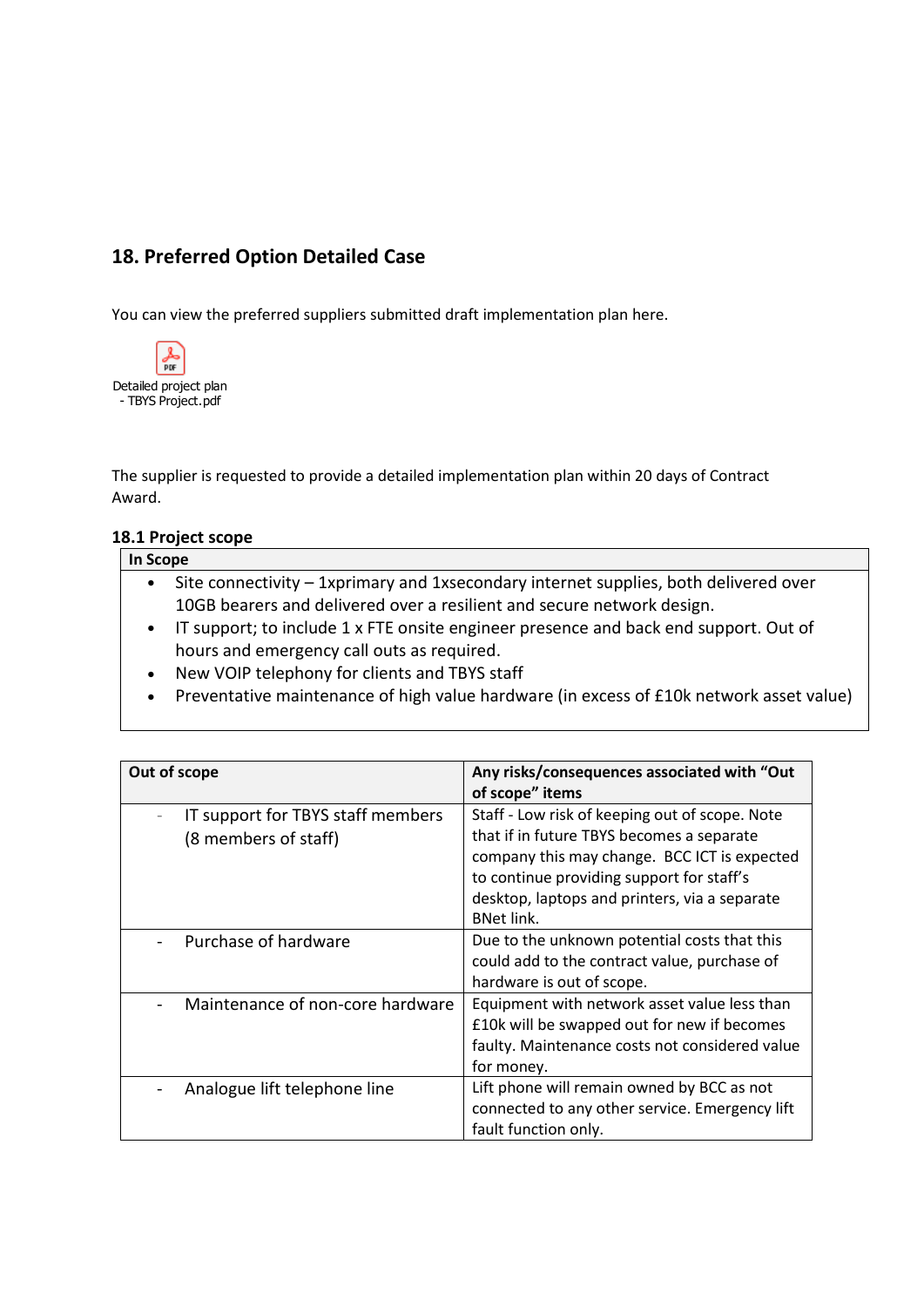#### **18.2 Project objectives**

|                         | <b>Specific</b>                                          | Measureable                                                                                                                                                                                                                                                                                                                                                                                                                                                                                                                                                  | Timebound        |
|-------------------------|----------------------------------------------------------|--------------------------------------------------------------------------------------------------------------------------------------------------------------------------------------------------------------------------------------------------------------------------------------------------------------------------------------------------------------------------------------------------------------------------------------------------------------------------------------------------------------------------------------------------------------|------------------|
| $\mathbf{1}$            | Improved Internet<br>connectivity and<br>managed network | • Supply, install and provide technical support of<br>enhanced Primary and Secondary<br>internet<br>connection from 1 gbp to 2 x 2 gbps on a 10 Gbps<br>bearer.<br>• Scalability option to enable future growth -<br>increased TBYS clients<br>• Increased network resilience and design - leading<br>to reduced service disruption<br>· Robust, secure and future proofed network-<br>increased TBYS client satisfaction<br>• Ability to charge clients for large bandwidth use =<br>New income stream - TBYS will be able to generate<br>additional income | October 2019     |
| $\overline{2}$          | Provision of new<br>VOIP telephony<br>solution           | TBYS staff will be able to take advantage of<br>unified comminication<br>Digital billing platform<br>User friendly portal - Improved user<br>experience<br>Cloud based - Improved infrastructure<br>Scalability options to enable future growth -<br>increased TBY clients                                                                                                                                                                                                                                                                                   | June 2019        |
| $\overline{\mathbf{3}}$ | Provision of<br>improved IT<br>support package           | Provision of 1 x FTE on-site network engineer<br>$\bullet$<br>by supplier to provide back end senior<br>support, remote helpdesk & consultancy<br>services<br>Dedicated supplier resource to oversee IT<br>related projects onsite<br>Improved new sitewide LAN/WAN network<br>and on-site support<br>Secured network<br>Supplier will provide out of hours and<br>emergency support                                                                                                                                                                         | June 2019        |
| 4                       | Service<br>improvement and<br>advice                     | By bringing in external supplier this will improve<br>Industry specific knowledge and<br>understanding<br>Future proofing reccommendations and on-<br>going advice<br><b>Customer facing support</b><br>IT consultancy advice for one off improvement<br>projects and/or expansion<br>Improved TBYS clients contract performance<br>management                                                                                                                                                                                                               | <b>June 2019</b> |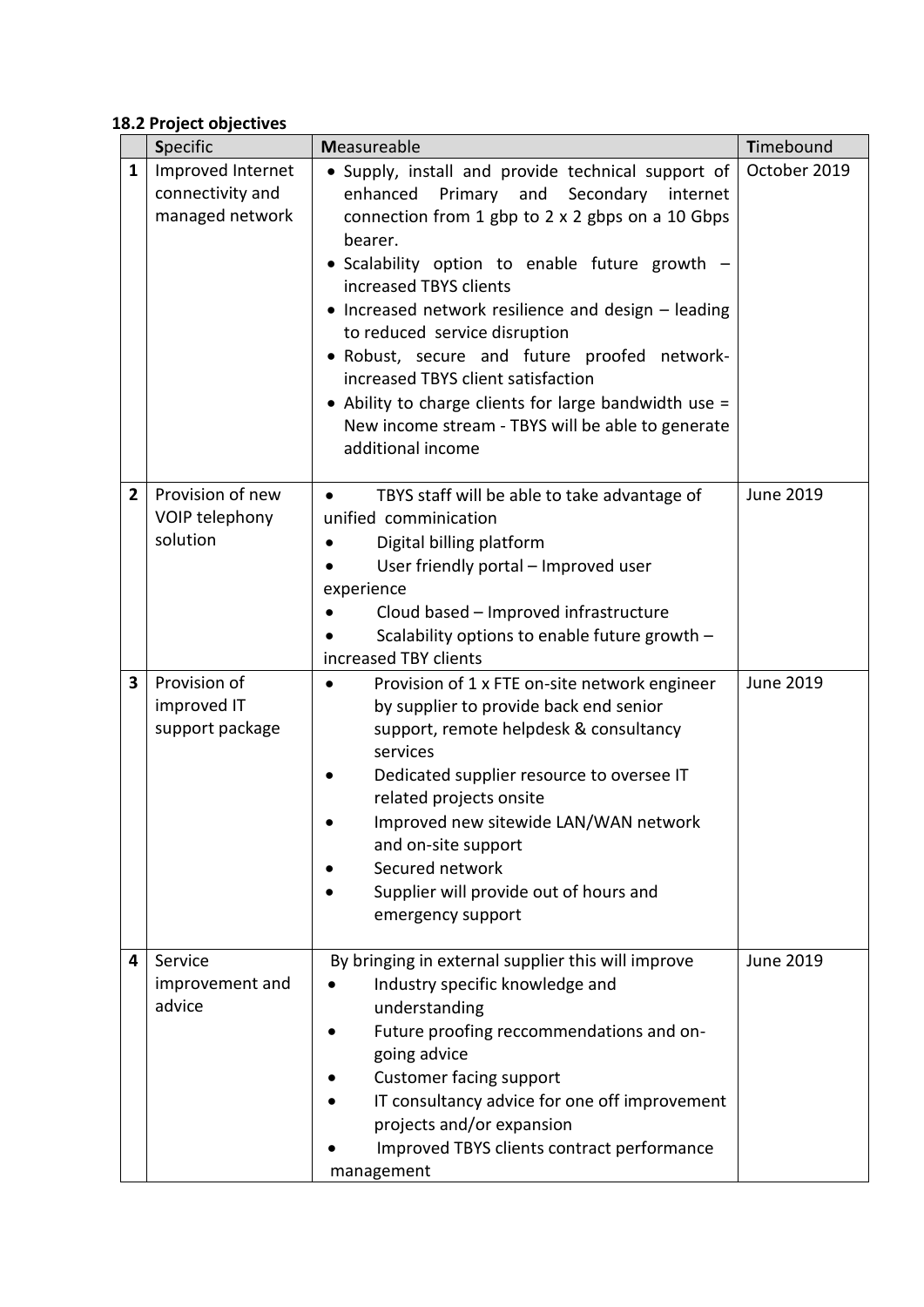|   |                    | <b>GDPR</b> compliant                                     |           |
|---|--------------------|-----------------------------------------------------------|-----------|
| 5 | Staff welfare &    | TBYS Staff freed up to carry out their core<br>$\bullet$  | June 2019 |
|   | productivity       | duties                                                    |           |
|   |                    | No out of hours call outs as supplier service             |           |
|   |                    | desk will cover this                                      |           |
|   |                    | Reduced staff stress levels due to increased<br>$\bullet$ |           |
|   |                    | available IT resources                                    |           |
| 6 | <b>TBYS Client</b> | Improved                                                  | June 2020 |
|   | feedback           | Client retention.                                         |           |
|   |                    | Client Conversion rate.                                   |           |
|   |                    | Client response and resolution times.                     |           |
|   |                    | Client satisfaction surveys                               |           |
|   |                    |                                                           |           |

### **18.3 Quality expectations – determining how closely your project delivers what it sets out to**

Please see the project Board Tor's - [TBYS project Board Tor](https://spprod-pmo.ds.bcc.lan/Projects/bottle-yard-studios/_layouts/15/start.aspx#/SitePages/Home.aspx?RootFolder=%2FProjects%2Fbottle%2Dyard%2Dstudios%2FShared%20Documents%2F2%20Management%2FProject%20Board&FolderCTID=0x0120001063B4A23752644BA6D4AE927591A044&View=%7BD465F69B%2D85FC%2D4969%2D8DA8%2D7B46ECFB8D1A%7D)



| Project<br>deliverable | How will project deliverable be deemed a success?                                                                                                                                                                                                                                                                                 | <b>Delivered as</b><br>expected |
|------------------------|-----------------------------------------------------------------------------------------------------------------------------------------------------------------------------------------------------------------------------------------------------------------------------------------------------------------------------------|---------------------------------|
|                        |                                                                                                                                                                                                                                                                                                                                   | assessor                        |
| Connectivity           | Larger bandwidths available<br>Ability to sell dedicated large scale bandwidths to clients<br>Un-contended internet (not throttled by BCC network)<br>Symmetrical primary and secondary internet supplies<br>Improved network resilience<br>Future proofed network design                                                         | <b>BCC networks</b><br>team     |
| <b>IT Support</b>      | Fully supported and managed network<br>Full time dedicated resource onsite<br>Reactive and flexible support model<br>Out of hours support available (emergency & planned)<br>Access to IT consultancy & PM services as required<br>Continuous service improvement<br>Co-ordination of IT projects<br><b>Customer satisfaction</b> | TBYS team                       |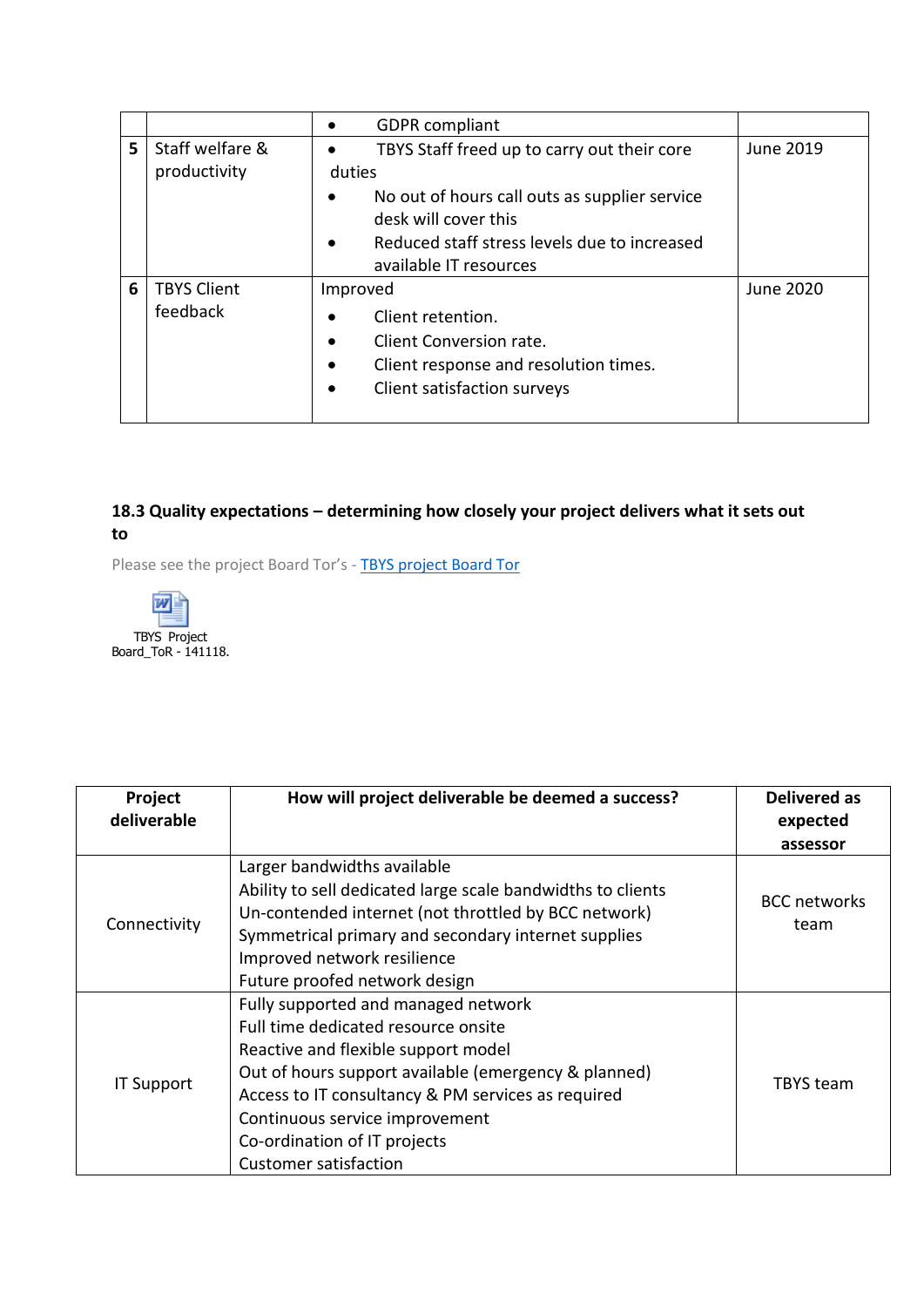|           | User friendly system                    |                           |
|-----------|-----------------------------------------|---------------------------|
|           | <b>Streamlined billing</b>              | <b>BCC Networks &amp;</b> |
| Telephony | Improved/increased system functionality | TBYS team                 |
|           | Customer satisfaction                   |                           |

#### **18.4 Summary Costs and Benefits**

| Most Likely Case - Financial Overview - WORST CASE SCENARIO |         |           |                 |                 |                 |                  |
|-------------------------------------------------------------|---------|-----------|-----------------|-----------------|-----------------|------------------|
| (E'000s)                                                    | Yr0     | Yr1       | Yr <sub>2</sub> | Yr <sub>3</sub> | Yr <sub>4</sub> | <b>3yr Total</b> |
| <b>New costs</b>                                            | £42'171 | £37'725   | £'000           | £'000           | £'000           | £79'896          |
| <b>Opportunity costs</b>                                    | £1'400  | £5'600    | £'000           | £'000           | £'000           | £7'000           |
| <b>Ongoing annual costs</b>                                 | £17'160 | £90'885   | £121'180        | £121'180        | £35'595         | £386'000         |
| <b>Project costs</b>                                        | £60'731 | £134'210  | £121'180        | £121'180        | £35'595         | £472'696         |
| *Gross savings                                              | (E'000) | (E69'785) | (E89'960)       | (E89'960)       | (E22'490)       | (E272'195)       |
| *Annual Net Savings:                                        | £17'160 | £21'000   | £31'220         | £31'220         | £13'106         | £113'806         |
| <b>**NET TOTAL COSTS:</b>                                   | £60'731 | £64'425   | £31'220         | £31'220         | £13'106         | £200'701         |

\*(brackets) indicate a saving figure. If this is a cost remove the brackets.

\*\* This project does not ultimately result in a saving as the intention of the project is to improve and enhance IT provisions.

#### **18.5 Benefits**

**Financial benefits: N.B – this project does not result in a cost saving as it relates to the provision of enhanced services and systems for The Bottle Yard Studios.**

| <b>Description</b>             | <b>Metric</b>                                                                                                                                                  | Owner             | Assumption(s)                                                                                                                             |
|--------------------------------|----------------------------------------------------------------------------------------------------------------------------------------------------------------|-------------------|-------------------------------------------------------------------------------------------------------------------------------------------|
| <b>New</b><br>income<br>stream | Re-sale of dedicated bandwidth to<br>clients, resulting in increased TBYS<br>income.<br>Strong allignment with BCC<br>corporate Commercialisation<br>Strategy. | Katherine<br>Nash | Assuming that TBYS will<br>continue to have<br>bookings in the future<br>that require large scale<br>dedicated bandwidth<br>requirements. |

#### **Non-financial benefits:**

| <b>Description</b>     | <b>Metric</b>                                                           | Owner     | Assumption(s) |
|------------------------|-------------------------------------------------------------------------|-----------|---------------|
| Increase in            | Increase in TBYS permenant                                              | Fiona     |               |
| bookings and<br>income | clients, particularly those within<br>digital platforms. It is expected | Francombe |               |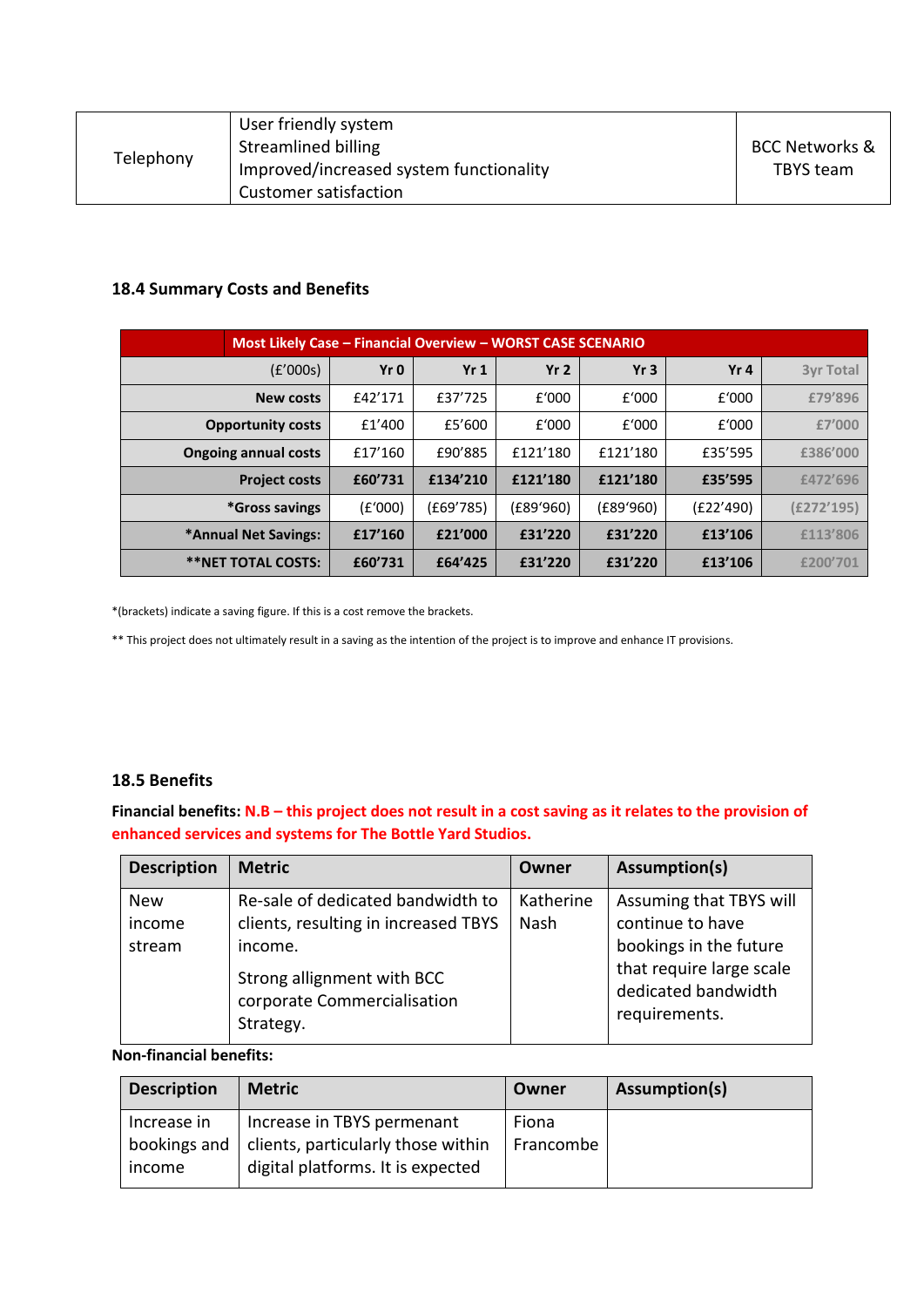|                                       | that the addition of the new<br>Channel 4 digital hub in the City<br>will attract new business to<br>TBYS. TBYS will be able to<br>support new digital clients via<br>the new IT systems and support<br>implemented. |                    |                                                                                                                  |
|---------------------------------------|----------------------------------------------------------------------------------------------------------------------------------------------------------------------------------------------------------------------|--------------------|------------------------------------------------------------------------------------------------------------------|
| Increase in<br>bookings and<br>income | Return bookings and improved<br>reputation obtained by meeting<br>& exceeding client expections.                                                                                                                     | Fiona<br>Francombe |                                                                                                                  |
| <b>Business</b><br>Operations         | Ability to track clients use of the<br>network and better understand<br>their needs.                                                                                                                                 | Katherine<br>Nash  | Assuming relevant MI is<br>received from supplier<br>as per tender<br>submission proposal.                       |
| <b>Business</b><br>operations         | Outsourced IT systems and<br>services will enable a smooth<br>transition should TBYS become<br>an arms length company.                                                                                               | Fiona<br>Francombe | Assuming that current<br>business planning<br>results in a<br>reccomenddation to<br>change TBYS legal<br>status. |
| <b>Business</b><br>operations         | Access to IT skills and<br>consultancy to engage in<br>development of Business<br>Planning project currently<br>underway.                                                                                            | Fiona<br>Francombe | Subject to business<br>planning project being<br>approved.                                                       |
| <b>Business</b><br>Expansion          | Enhanced IT services and<br>systems will pave the way for<br>smooth expansion into TBYS 2nd                                                                                                                          | Fiona<br>Francombe | Subject to business<br>planning & funding.                                                                       |
|                                       | site.                                                                                                                                                                                                                |                    |                                                                                                                  |
| Contract<br>Management                | Ability to track IT performance<br>and incident resolution (unable<br>to do this with BCC).                                                                                                                          | Katherine<br>Nash  | Assuming relevant MI is<br>received from supplier<br>as per tender<br>submission proposal.                       |
| Improved<br>staff wellfare            | Lessening the IT load currently<br>being carried by the team,<br>resulting in reduced stress levels<br>and increased performance.                                                                                    | <b>TBYS</b> team   |                                                                                                                  |

# **18.6 Costs & Funding Sources**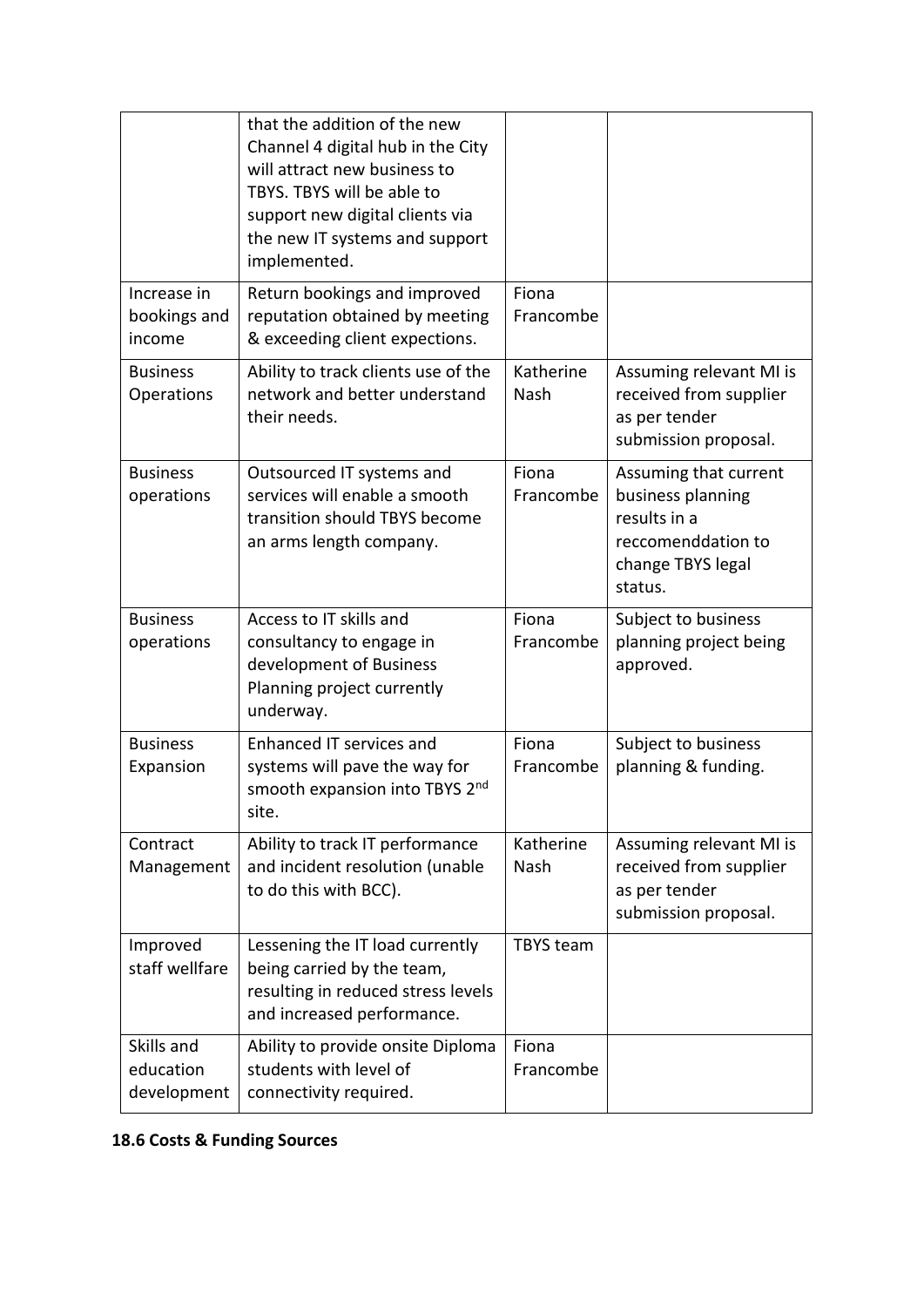| <b>Funding source</b>                | <b>Budget Holder</b> | <b>Cost-Code</b> | <b>Financial Year</b><br>(or recurring)                                                       | <b>Amount</b> |
|--------------------------------------|----------------------|------------------|-----------------------------------------------------------------------------------------------|---------------|
| <b>TBYS</b><br>operational<br>budget | Fiona<br>Francombe   | 10249            | $18/19$ -some<br>new costs<br>19/20<br>onwards -<br>remaining new<br>costs & ongoing<br>costs | £404'840      |
| <b>TBYS</b> capital<br>budget        | Fiona<br>Francombe   | P14896-1001      | 1819 only<br>(some new<br>costs)                                                              | £35'500       |

| <b>Total funding required (ref S15.3)</b> | £440'340 |
|-------------------------------------------|----------|
| <b>Total funding secured</b>              | £440'340 |
| Variance                                  | £0.00    |
| Variance commentary: N/A                  |          |

# **18.7 Key Risks and Issues**

| ID | <b>Risk</b><br>or<br><b>Issue</b> | Description                                                                                                                                                                                                                                                                                                                                                                                                                                                                             |
|----|-----------------------------------|-----------------------------------------------------------------------------------------------------------------------------------------------------------------------------------------------------------------------------------------------------------------------------------------------------------------------------------------------------------------------------------------------------------------------------------------------------------------------------------------|
| 01 | Risk                              | Delay in fibre installations may result in delayed completion of the overall project<br>delivery. Mitigation - Project to ensure the preferred supplier has a healthy<br>relationship with ISP.                                                                                                                                                                                                                                                                                         |
| 09 | Risk                              | Availability of ICT resource. ICT resources required have other Business as Usual<br>activities. The project is concerned that these resources may not be available<br>when needed in the project. Mitigation - Maintain resource plan for the project<br>and get commitment from the Head of ICT service delivery team to release<br>resources as required.                                                                                                                            |
| 11 | Risk                              | BNet Ultra Ltd concession agreement with BCC is under review- the outcome of<br>the review may impact on costs and time required by the preferred supplier to<br>procure TBYS connectivity infrastructure from BNet. Mitigation - To avoid any<br>potential impact on procuring TBYS connectivity through BNet Ultra Ltd after the<br>review, BCC to ensure a proviso that they will assume responsibility and support<br>any potential connectivity agreements that may have folded.   |
| 12 | Risk                              | Project is deemed a Key Decision and Cabinet pathway required – this approach<br>would incur minimum of 3 months further delay to a project that has taken 3<br>years to progress to this stage. The procurement exercise undertaken could be<br>significantly compromised should this approach be determined. Mitigation -<br>Project team to complete as thorough and accurate FBC so as to present 'worst<br>case scenario' project costs that fall well within the £500k threshold. |

# **18.7.1 Risk Impact Analysis**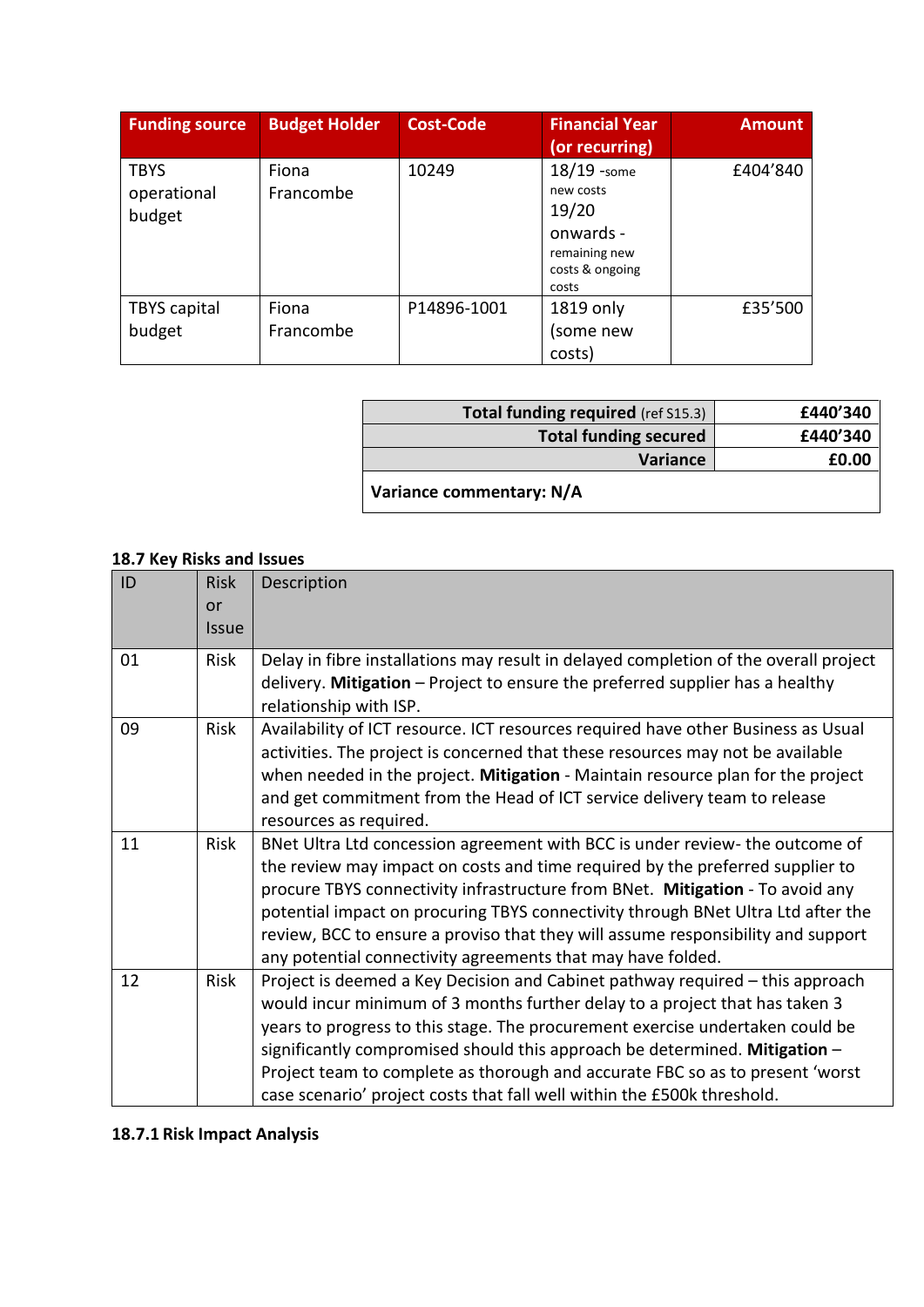All issues and risks apart from BNet Ultra Ltd are being suitably addressed and mitigated. BNet Ultra mitigation is subject to the outcome of the review. However, the project has written to the Council legal team seeking written assurance that there will be no impact on the proposed TBYS connectivity through BNet Ultra Ltd should contractual matters relating to the BNet Ultra Ltd concession and the Council deteriorate.

#### **18.8 Contingency Planning**

The project has a 75% confidence level of delivery against its objectives taken in context the implementation approach provided by the preferred supplier. The Preferred supplier will spearhead the implementation of the project.

The project's deliverables will be reviewed on a weekly interval against the specification requirements submitted during tender process. The implementation planned approach is a phased migration of services from BCC to new supplier this will allow for any unforeseen technical issues to be resolved before final switch over.

### **19. Delivery Approach**

#### **19.1 Implementation Approach**

The project will follow PRINCE2 principles, with the Project Board ensuring continued business justification for the project, with Business area, User and Supplier interests represented. Day-to-day management of the project will be the responsibility of the Project Manager/Senior user

Weekly project team meetings will be held to ensure progress is closely monitored and issues are addressed in a timely fashion. RAID reviews will be held monthly, aligned with the submission of the monthly highlight reports to ensure these contain the most up-to-date information to support decision-making.

The current implementation planned approach is a phased migration of services from BCC to new supplier over a period of four months. During this period, both systems will be live for resilience and to allow for any unforeseen technical issues to be resolved during on-boarding.

As part of the tender bid submission, the supplier was asked to provide a draft implementation plan which can be found below. Following contract award, the supplier must provide a full implementation plan within 20 days.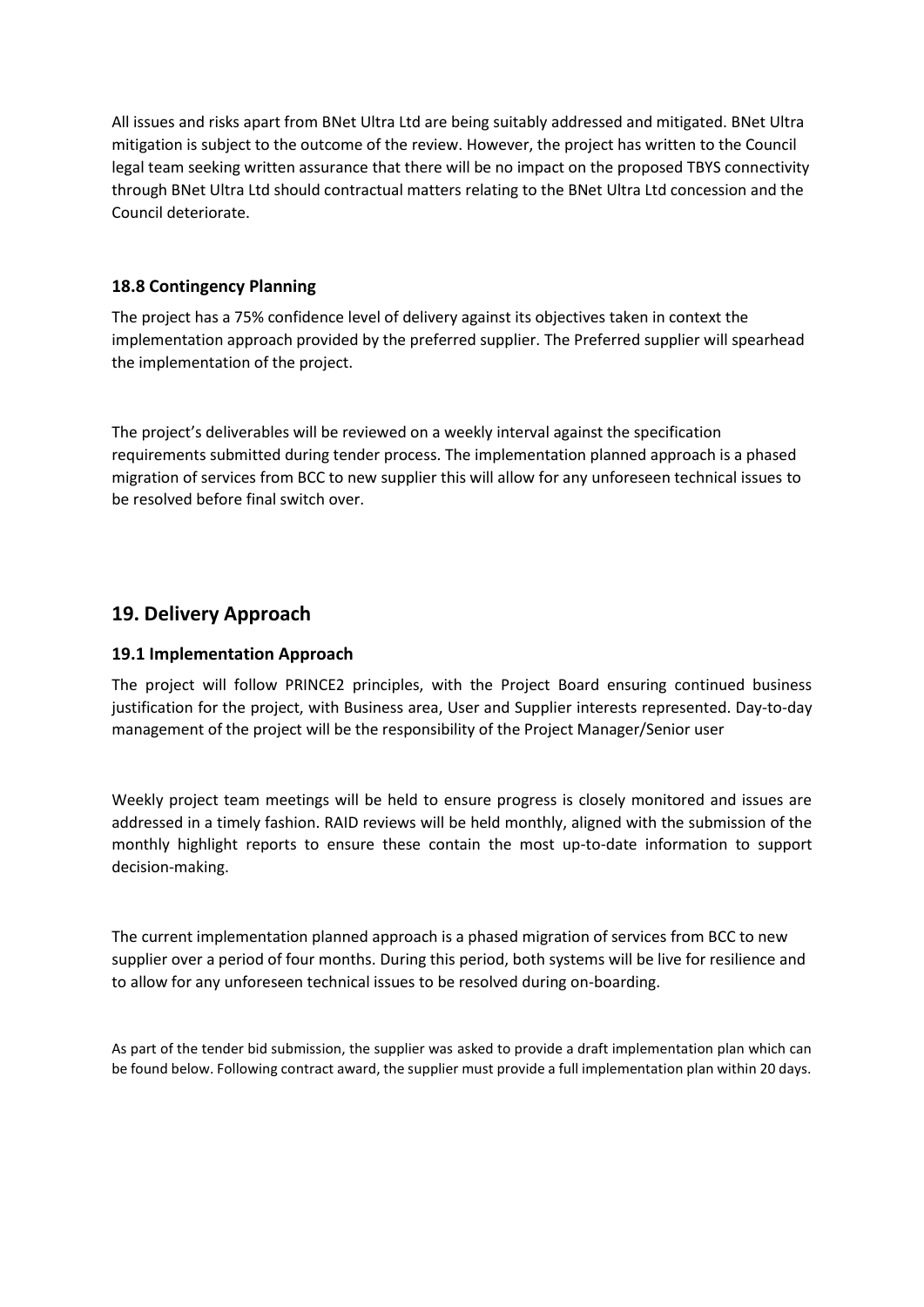

#### **19.2 Benefits Realisation Approach**

With the implementation of an enhanced IT package at TBYS, a key benefit is that TBYS will be able to offer its clients a managed IT service reflective of that expected at a Film & TV Studio. Clients will be able to move large scale digital content around the globe with ease and benefit from a dedicated full time onsite network engineer to oversee their needs.

The project's deliverables will be reviewed at 3 monthly intervals against the measures outlined against the project objectives and agreed SLA. As well as these measures, we will look to develop a detailed benefit analysis that will help TBYS to understand the full impact of the project delivery.

#### **19.3 Procurement Approach**

The procurement route is via the Restricted OJEU process, where suppliers pre-qualify for the tender stage and subsequently tender competitively. The tenders have been individually assessed against quality and price, and then moderated to select a preferred supplier. A contract has been drafted by BCC legal to suit TBYS requirements and the proposed contract length is 3 years. Procurement framework options were considered, but were ruled out on the basis that the scope of the requirements did not fit the framework options available.

#### **19.4 Communications and Engagement Approach**

Given that this project will not impact on other Council services the communications and engagement required will be restricted to the Bottle Yard Studios stakeholders only. The communications and engagement work is already managed by (and will continue to be managed) by the Bottle Yard Studios business manager Katherine Nash.

However, the project will communicate to other project key stakeholders using the following methods:

- Monthly Highlight report to PMO and Project Executive
- Quarterly update to CLB
- Nuala Gallagher(Service director) updated by Fiona Francombe(Project Executive)
- Marvin Rees (Cabinet member)will be updated by Nuala Gallagher
- ICT updated by Ian Gale member of the Project board
- Service users communication TBYS Clients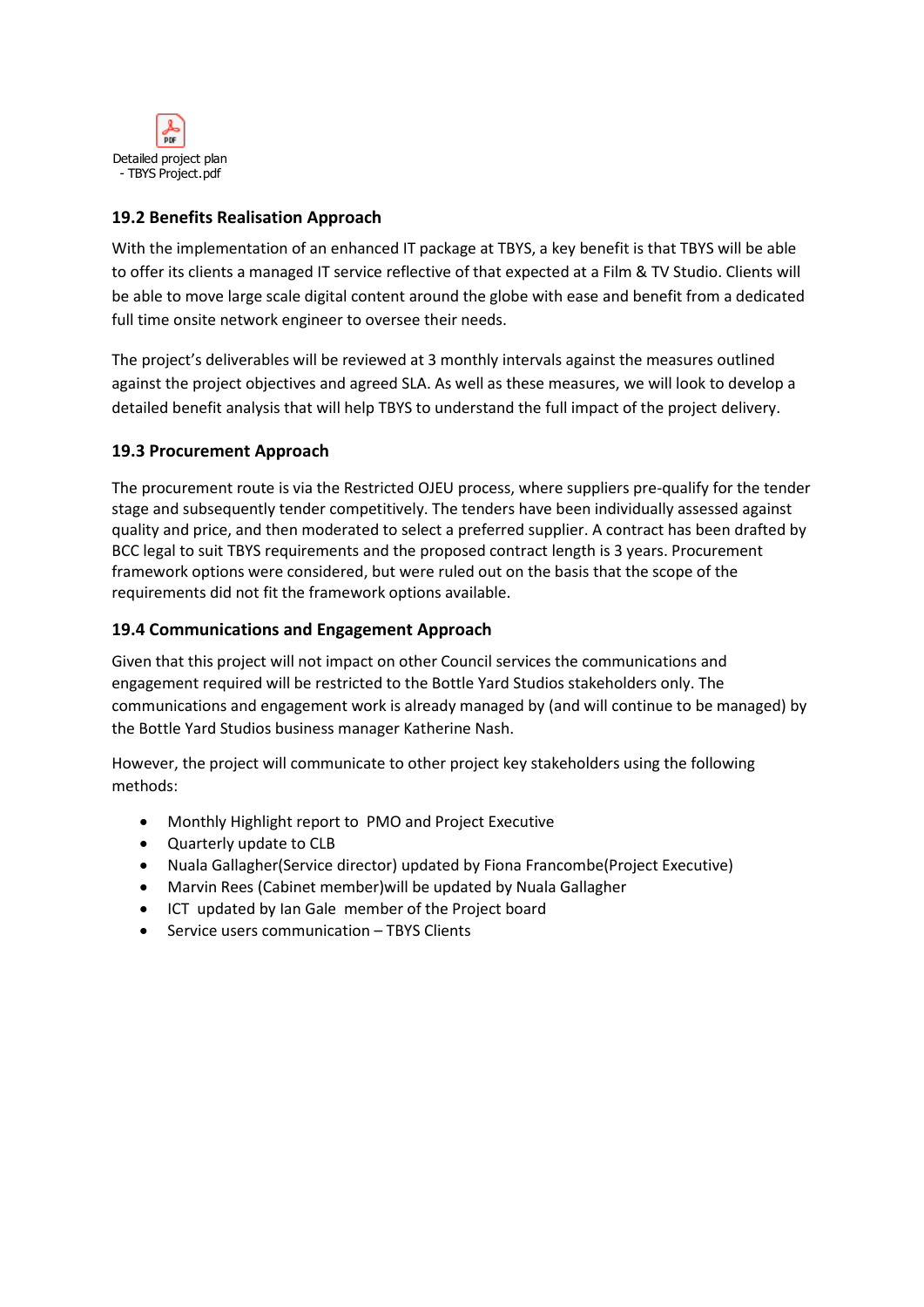

### **19.5 Timeline and Key Milestones**

| <b>Preferred Option A: Key Milestones</b>            | <b>Target Date</b> |
|------------------------------------------------------|--------------------|
| Full Business Case sign off                          | 27/02/2019         |
| <b>Contract Award and signed</b>                     | 12/03/2019         |
| Ordering and Purchasing                              | 20/05/2019         |
| Configuration                                        | 06/05/2019         |
| Installation                                         | 27/05/2019         |
| Product Delivery(Commencement) & Transition Complete | 27/05/2019         |
| Benefits realisation tracking initiated              | 01/07/2019         |
| Project closed                                       | 31/07/2019         |

# **20. Project governance for implementation**

| <b>Project Role</b>        | <b>Name</b>     | <b>Job Title</b>             |
|----------------------------|-----------------|------------------------------|
| <b>Sponsor</b>             | Nuala Gallagher | <b>Strategic Director</b>    |
| <b>Project Executive</b>   | Fiona Francombe | <b>TBYS Site Director</b>    |
| <b>Project User(s)</b>     | Katherine Nash  | <b>TBYS Business Manager</b> |
| <b>Project Supplier(s)</b> | lan Gale        | Head of ICT                  |
| <b>Project Assurance</b>   | Sian Houdmont   | PMO office                   |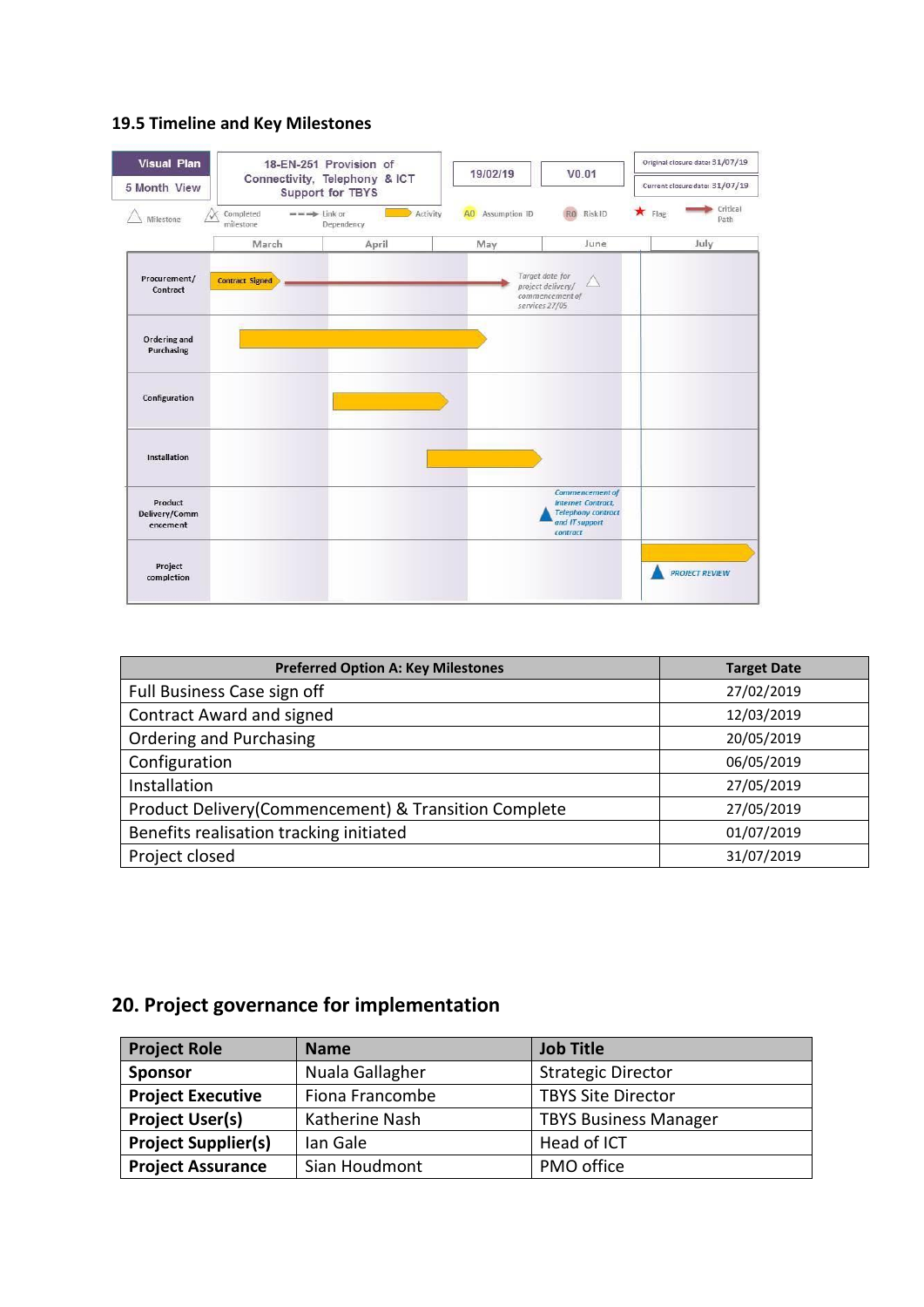| <b>Project Manager</b> | Michael Ilogu | PMO office |
|------------------------|---------------|------------|
|------------------------|---------------|------------|

#### **Project Board meeting regularly? Yes**

#### **Project Board ToR's agreed and relevant? Yes**

#### **20.1 Project Tolerances & Controls**

The table below outlines the BottleYard project's tolerances.

If there is a risk that the project is pushed outside of these tolerances then the Project Board will escalate to G&R EDM for decision.

| <b>Tolerance</b>                                             | <b>Project level tolerance</b>                                                                                                                                                                                                                                                                                                                                                                                                                              | <b>Escalation</b>                                      | <b>Control &amp; tracking</b>                             |
|--------------------------------------------------------------|-------------------------------------------------------------------------------------------------------------------------------------------------------------------------------------------------------------------------------------------------------------------------------------------------------------------------------------------------------------------------------------------------------------------------------------------------------------|--------------------------------------------------------|-----------------------------------------------------------|
| areas<br>Time<br>+/- amounts of time on<br>target completion | Over all the project has a<br>zero (0%) tolerance set on<br>key milestones, however,<br>there will be $+/- 1$ month<br>tolerance on other<br>milestones.<br>+/- 1 month (Project<br>Board)<br>+/-3 months (G&R EDM)<br>Above 3 months (CLB)<br>Resource 'New costs'                                                                                                                                                                                         | route                                                  | document(s)<br>Project Plan<br><b>Highlight Report</b>    |
| Cost<br>+/- amounts of planned<br>budget                     | have a -/+ 10% tolerance<br>against them.<br>Opportunity costs have a -<br>/+ 10%. (ICT resource)<br>Contract value costs<br>presented are 'worst case<br>scenario' and have -/+5%<br>tolerance against them.<br>$+/- 10\%$ New Costs<br>(Project Board)<br>+/-20% New Costs (G&R<br>EDM)<br>$+20%$ (CLB)<br>+/-20% Opportunity Costs<br>within service area<br>(Project Board)<br>+/-30% Opportunity Costs<br>within service area (G&R<br>EDM)<br>+30% CLB | See detailed<br>tolerances for<br>escalation<br>routes | Project Plan<br>Project Budget<br><b>Highlight Report</b> |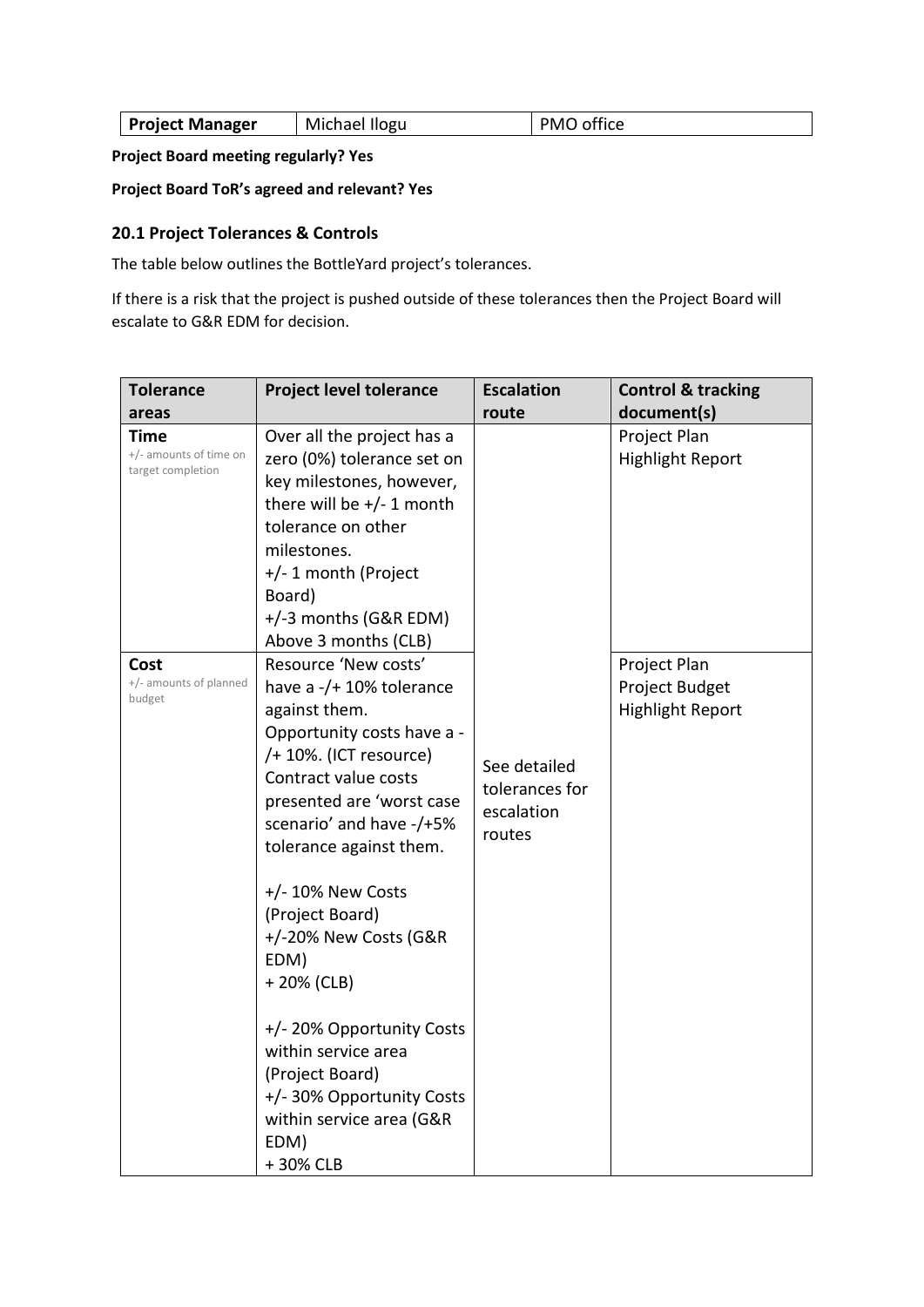|                                                                                                                                                                    | Resourcing specific - Any<br>increase above 10% to<br>support service resource<br>days regardless of costs<br>escalated to CLB                                                                  |                                                                                                                     |
|--------------------------------------------------------------------------------------------------------------------------------------------------------------------|-------------------------------------------------------------------------------------------------------------------------------------------------------------------------------------------------|---------------------------------------------------------------------------------------------------------------------|
| Quality<br>Defining quality targets<br>in terms of ranges                                                                                                          | $+/- 10\%$ on planned<br>project Objectives<br>+/- 10% Quality (Project<br>Board)                                                                                                               | Tender specification<br>requirements<br>Document<br><b>Highlight Report</b>                                         |
| <b>Scope</b><br>Permitted variation of<br>the scope of a project<br>solution                                                                                       | +/-10% Variation in scope<br>+/-10% Scope (Project<br>Board)                                                                                                                                    | Project Plan<br>Tender specification<br>requirements<br>Document<br><b>Business Case</b><br><b>Highlight Report</b> |
| <b>Benefits</b><br>+/- amounts of planned<br>benefit delivery                                                                                                      | $+/- 10\%$ on planned<br>benefits delivery<br>+/- 10% Benefit (Project<br>Board)                                                                                                                | <b>Business Case</b><br><b>Highlight Report</b>                                                                     |
| <b>Risk</b><br>Limit on aggregated<br>value of threats and<br>any individual threat<br>(e.g. threat to<br>operational service<br>versus threat to<br>organisation) | $+/- 10\%$ and red risks to<br>be escalated to the Risk<br>log<br>Any purple risks to<br>be escalated to G&R EDM<br>risk register for decision<br>If 5 of more RED<br>risks escalate to G&R EDM | <b>RAID Log</b><br>Project Plan<br><b>Business Case</b><br>Project Budget                                           |

# **20.2 Project Team Resource Requirements**

| <b>Days</b><br>What they will do<br><b>Role</b><br>need<br>ed | Cost<br>per day | <b>Total</b><br><b>Cost</b> | <b>Opport</b><br>unity<br><b>Cost</b> | <b>New</b><br><b>Cost</b> | <b>Funding</b><br>source(s) |
|---------------------------------------------------------------|-----------------|-----------------------------|---------------------------------------|---------------------------|-----------------------------|
|---------------------------------------------------------------|-----------------|-----------------------------|---------------------------------------|---------------------------|-----------------------------|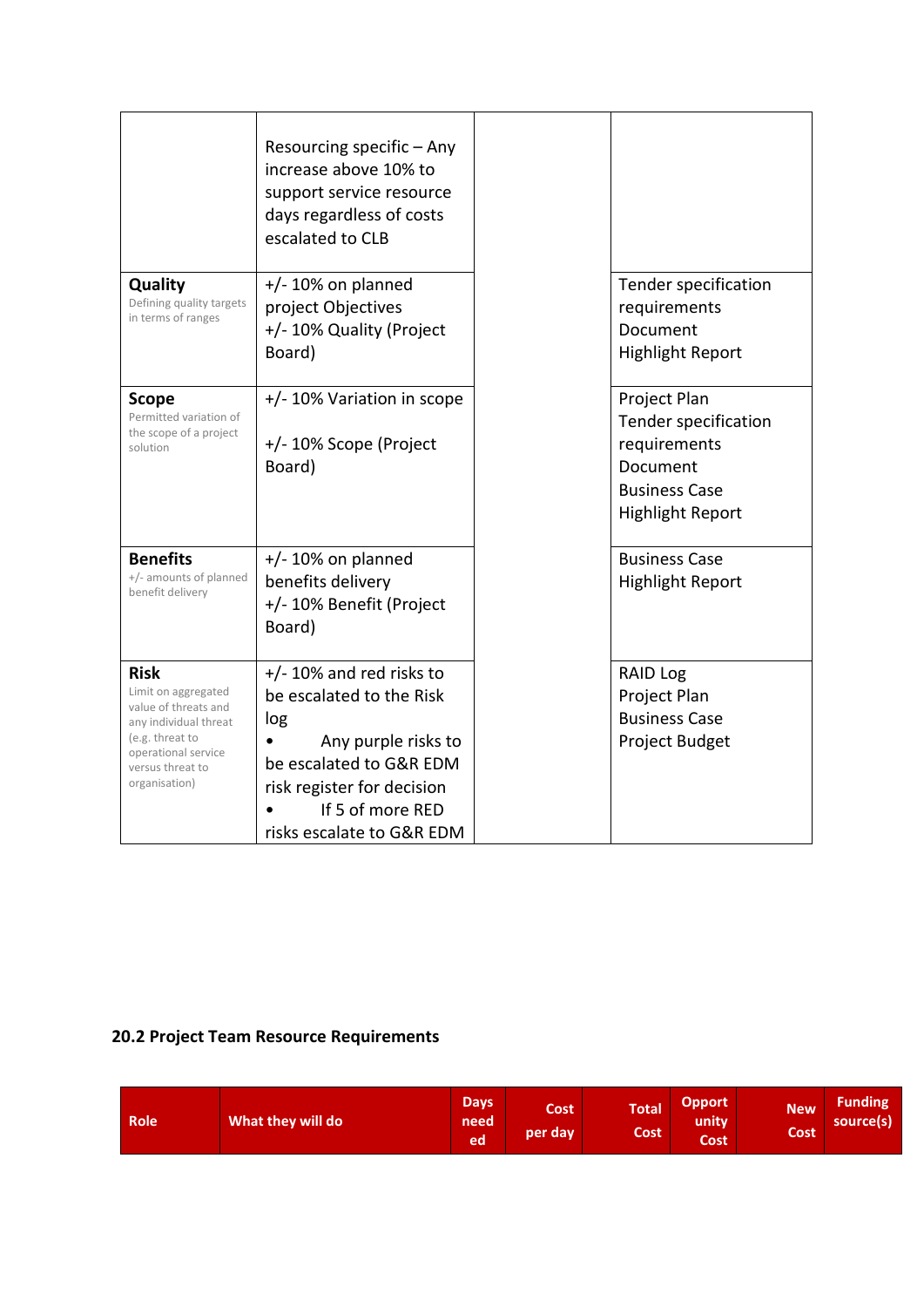| <b>ICT Project</b><br>Manager<br>(Change<br>Services) | Project Manage the<br>$\bullet$<br>implementation of the new<br>solution                                 | 10 | £240    | £2400     |       | £2,400    | 10249 |
|-------------------------------------------------------|----------------------------------------------------------------------------------------------------------|----|---------|-----------|-------|-----------|-------|
| Contract<br>Manager<br>(CSRM)                         | Provide Support contract award<br>$\bullet$<br>and on-boarding to progress<br>from FBC to implementation | 3  | £515.20 | £1,545.5  |       | £1,545.5  | 10249 |
| <b>Networks</b><br>team - Senior                      | Provide in-house technical assist<br>$\bullet$<br>during implementation                                  | 5  | £240    | £1200     | £1200 |           | 10249 |
| Networks $-$<br><b>TBYS onsite</b><br>engineer        | Provide in-house technical assist<br>$\bullet$<br>during implementation                                  | 20 | £280    | £5600     | £5600 |           | 10249 |
| Legal                                                 | <b>Contract T&amp;Cs</b><br>٠                                                                            | 4  | £819.76 | £3,279.04 |       | £3,279.04 | 10249 |

| <b>Total opportunity costs</b>    | £7'000           |
|-----------------------------------|------------------|
| <b>Total new costs</b>            | £7'224.54        |
| <b>Total resource costs</b>       | £14'224.54       |
| <b>Total funding being sought</b> | $£0 - new costs$ |
|                                   | funded by TBYS   |

# **21. Equalities Impact Assessment (EqIA) Summary of Impact and Key Mitigation**



Appendix 1 - Equalities Relevance +

# **22. Eco-Impact Assessment Summary of Impact and Key Mitigation**

Not applicable

# **23. Privacy-Impact Assessment Summary of Impact and Key Mitigation**

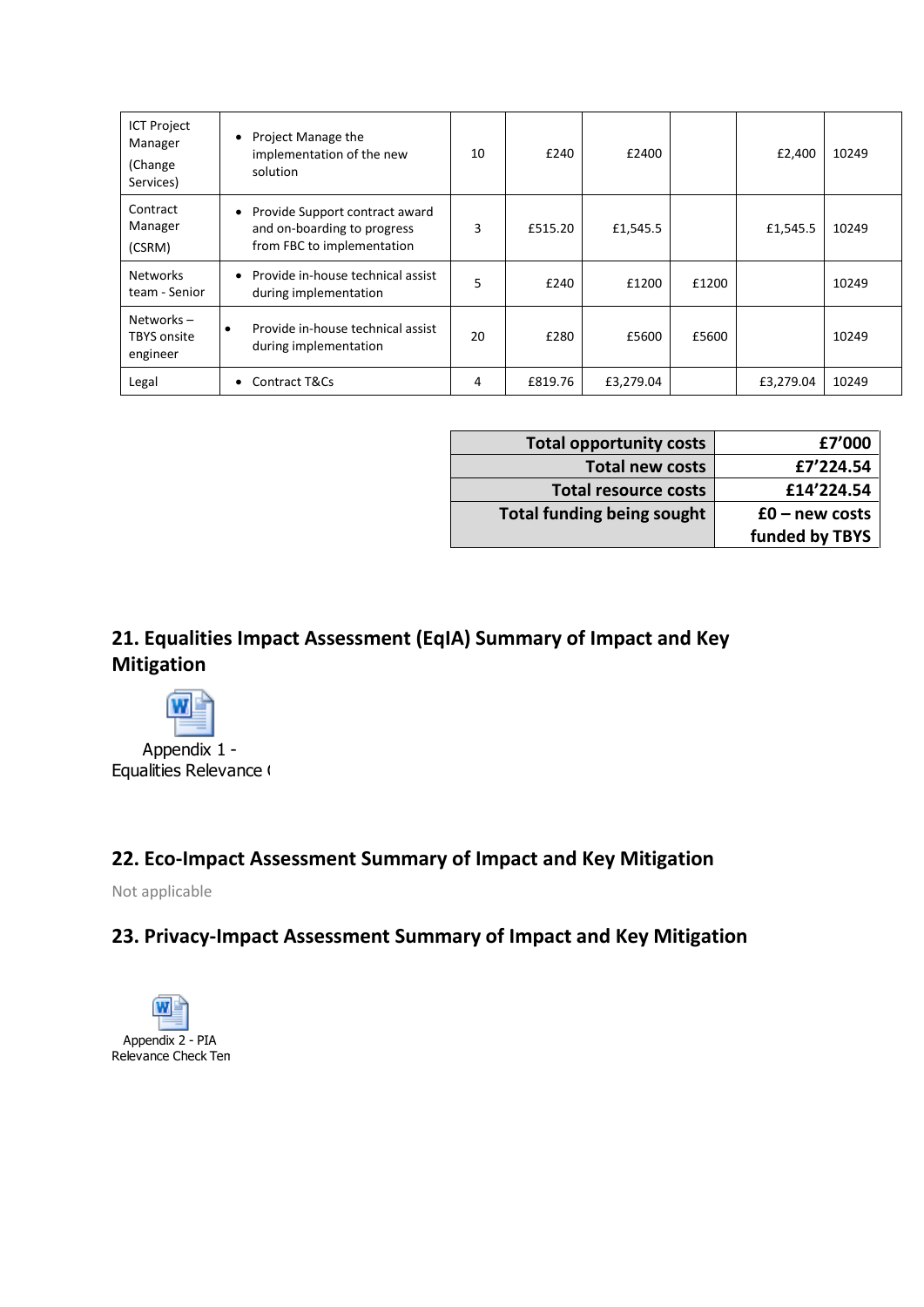# **24. Full Business Case - sign off**

| <b>Name</b>     | <b>Job Title</b>          | Date circulated         |
|-----------------|---------------------------|-------------------------|
| Nuala Gallagher | <b>Strategic Director</b> | 22/02/2019              |
| Fiona Francombe | <b>TBYS Site Director</b> | 22/02/2019              |
|                 |                           | <dd mm="" yyyy=""></dd> |

| Decision making authority | Executive Director Meeting (EDM) |
|---------------------------|----------------------------------|
| Date seeking endorsement  | 27/02/2019                       |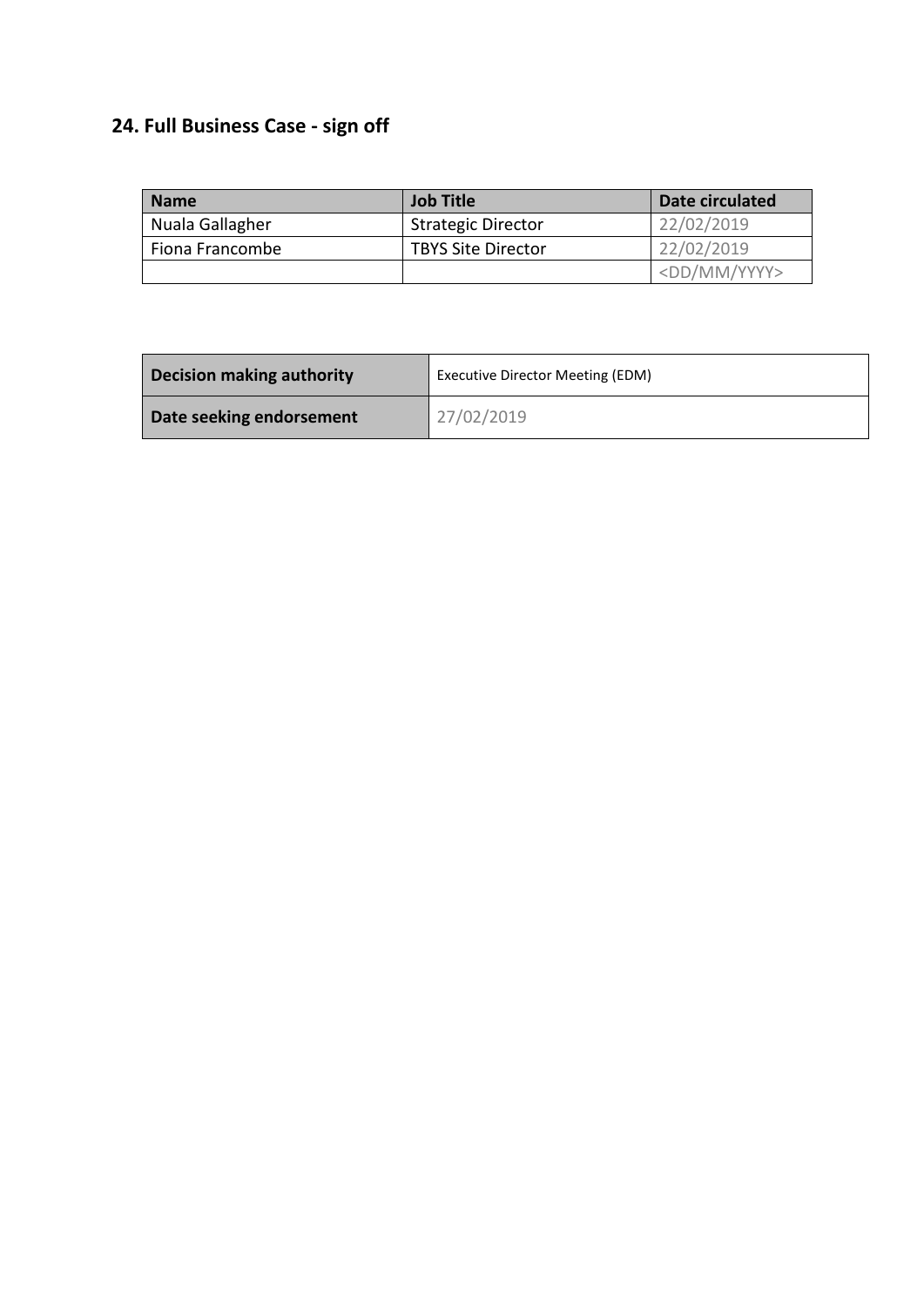# **APPENDIX**

# **A. Required commentary and recommended consultation**

| <b>FULL BUSINESS CASE</b>                                                      |                                        |               |
|--------------------------------------------------------------------------------|----------------------------------------|---------------|
|                                                                                |                                        |               |
| Recommended bodies/individuals for<br>consultation ahead of submission to DWG: | <b>Commentary (if any)</b>             | Date          |
| <b>Cabinet Lead</b>                                                            |                                        | Click here to |
|                                                                                |                                        | enter a date. |
| <b>Executive Director Meeting (EDM)</b>                                        |                                        | Click here to |
|                                                                                |                                        | enter a date. |
| <b>Professional Views</b>                                                      | Commentary                             | <b>Date</b>   |
| <b>MANDATORY - and must include</b>                                            | General commentary:                    | 25/02/2019    |
| confirmation of funding source(s)                                              | The proposal will improve the          |               |
| <b>Finance Business Partner</b>                                                | operation of the facility.             |               |
| Paul Cook                                                                      |                                        |               |
|                                                                                | Confirmation of funding source(s):     |               |
|                                                                                | The costs of the new IT infrastructure |               |
|                                                                                | can be met by The Bottleyard Studio    |               |
|                                                                                | from Cost Centre 10249                 |               |
| <b>MANDATORY FOR ALL OUTLINE</b>                                               | Having reviewed the business case,     | 22/02/2019    |
| <b>BUSINESS CASES WITH A RESOURCE</b>                                          | supplier's draft plan and supporting   |               |
| <b>REQUEST</b>                                                                 | information from the project manager   |               |
| <b>PMO Operations Manager</b>                                                  | I'm satisfied that the resource        |               |
| Lee Ford                                                                       | requirements and associated costs are  |               |
|                                                                                | a realistic basis to proceed with this |               |
|                                                                                | important project                      |               |
| <b>HR Business Partner</b>                                                     |                                        | Click here to |
| <name></name>                                                                  |                                        | enter a date. |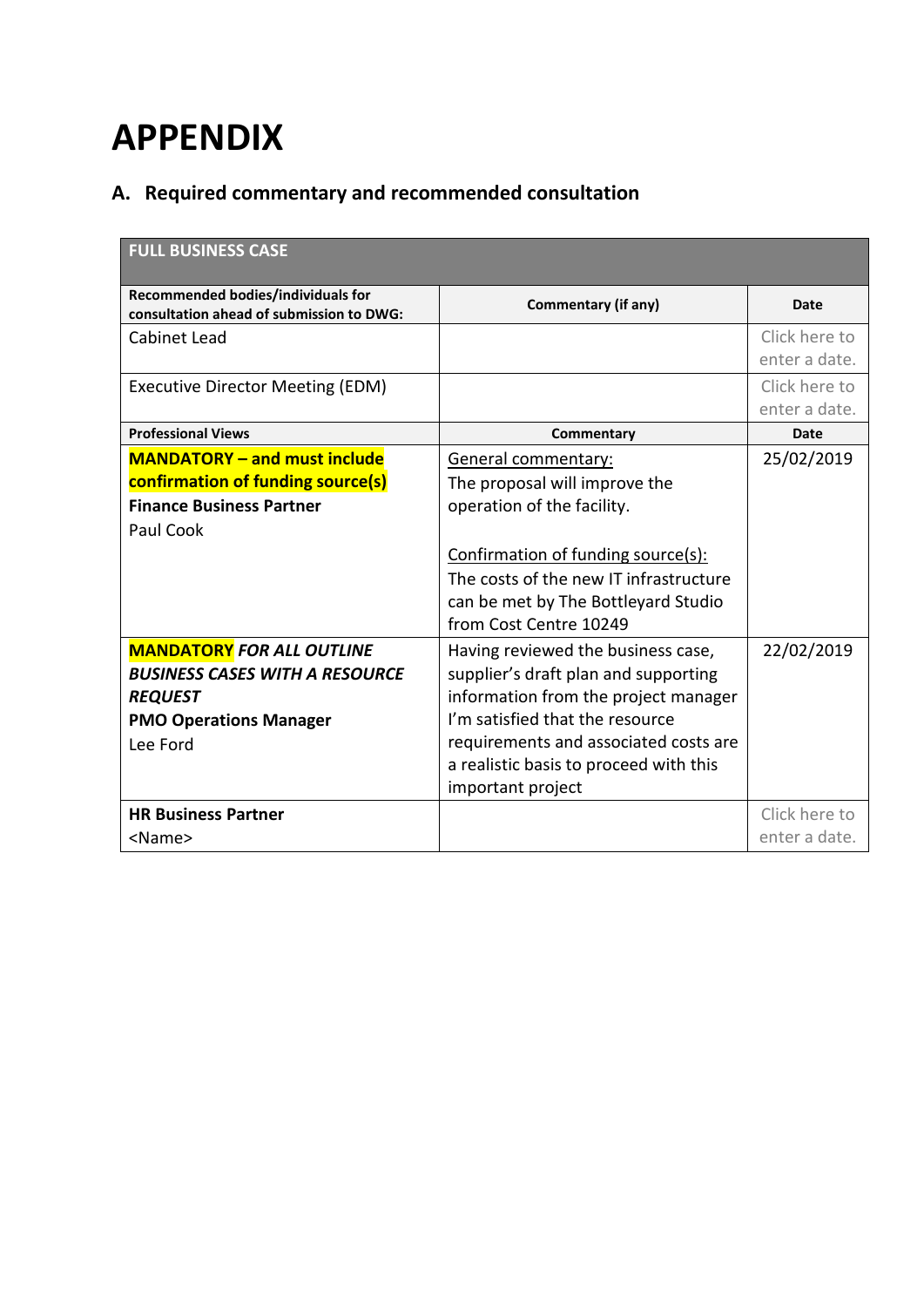| <b>Change Services View</b>               | The business cases shows evidence of       | 22/02/2019    |
|-------------------------------------------|--------------------------------------------|---------------|
| Sian Houdmont                             | detailed work to cost and scope the        |               |
|                                           | delivery of this change. IT                |               |
|                                           | commentary supports the outsourcing        |               |
|                                           | activity and there appears to be no        |               |
|                                           | change in justification for progressing    |               |
|                                           | with this work. The preferred supplier     |               |
|                                           | has provided a draft plan, and the         |               |
|                                           | project team have identified the           |               |
|                                           | supporting resources to support            |               |
|                                           | however it is unclear how much             |               |
|                                           | contingency is built in and whether        |               |
|                                           | this is 'best case' - there is a risk that |               |
|                                           | additional IT support is needed if the     |               |
|                                           | timescales extend. Overall though,         |               |
|                                           | the work appears to be deliverable.        |               |
|                                           | A key risk is highlighted in the           |               |
|                                           | business case relating to BNet (section    |               |
|                                           | 18.7.1) but the consequence of this        |               |
|                                           | risk is not fully articulated (financial   |               |
|                                           | impact? Contract impact?) - Decision       |               |
|                                           | makers may consider approving the          |               |
|                                           | business case but subject to the BNet      |               |
|                                           | risk being appropriately mitigated to      |               |
|                                           | support continued project                  |               |
|                                           | momentum. There is evidence the            |               |
|                                           | team are actively reviewing their risks.   |               |
|                                           | Although tolerances are detailed in        |               |
|                                           | the business case, the Project Team        |               |
|                                           | should give thought to their               |               |
|                                           | escalation route from the Board to         |               |
|                                           | ensure quick decision making if any        |               |
|                                           | risks to tolerances outside of the         |               |
|                                           | Board's decision making powers (e.g.       |               |
|                                           | role for G&R EDM and CLB).                 |               |
| <b>IT View</b>                            | TBYS is a specialist enterprise, with      | 17/02/2019    |
| lan Gale                                  | specific demands relevant to the           |               |
|                                           | market that it is in. BCC is not well      |               |
|                                           | equipped to provide these services         |               |
|                                           | directly and this is undermining the       |               |
|                                           | commercial opportunities of TBYS.          |               |
|                                           | This proposal will provide them with       |               |
|                                           | the dedicated and commercial IT            |               |
|                                           | services and support that they need.       |               |
| <b>Enterprise / Solution Architecture</b> |                                            | Click here to |
| <b>View</b>                               |                                            | enter a date. |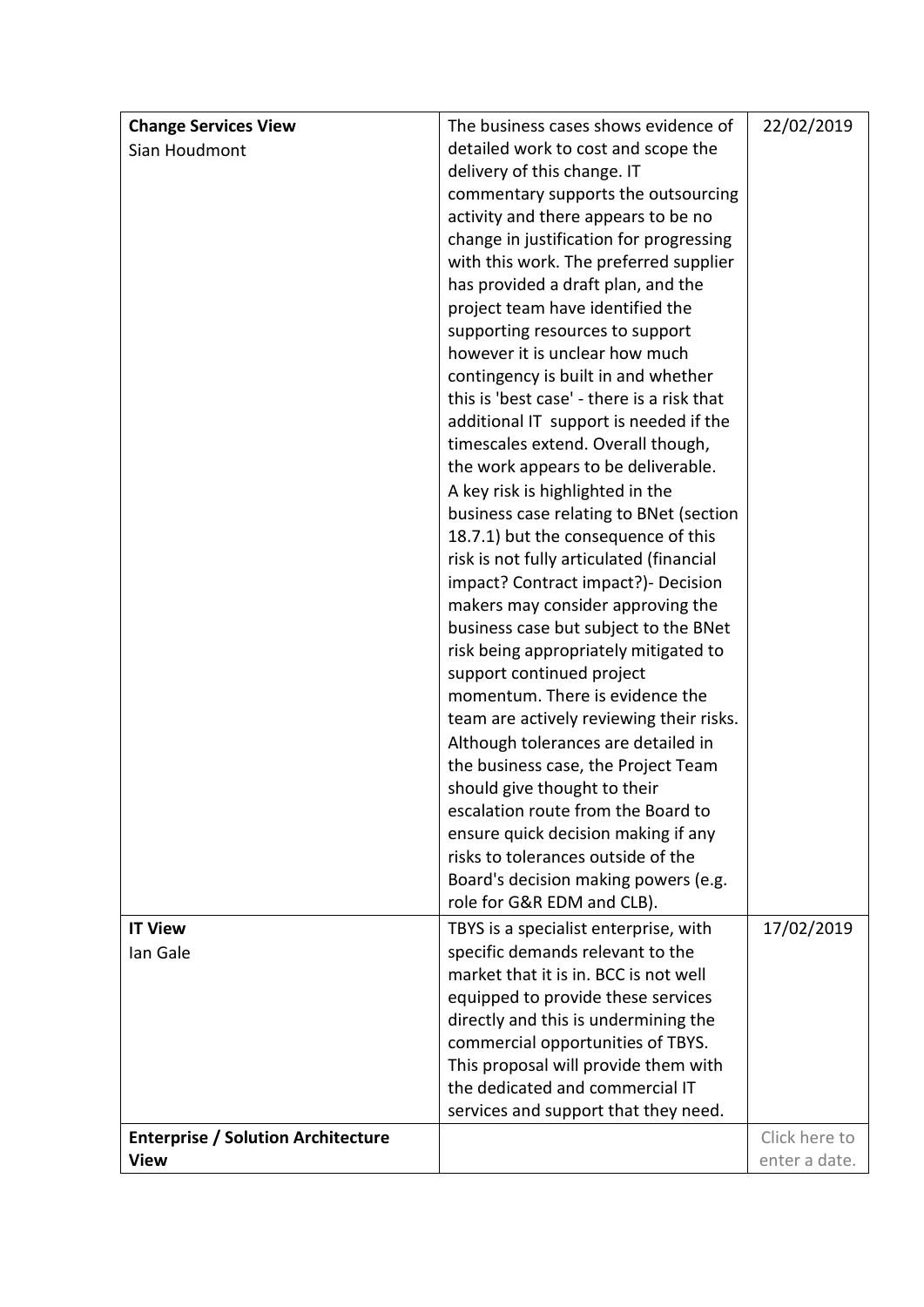| Click here to<br><b>Property View</b><br>enter a date.<br><name><br/>Click here to<br/><b>Legal View</b><br/>Provided the procurement process<br/>has been conducted in compliance<br/>enter a date.<br/><b>Richard Bakewell</b><br/>with The Public Contracts Regulations</name>                                                                                                                                                                                                                                                                                                                                                                                                                                                                                                                                                                                                                                                                                                                                                                                                                                                                                                                                                                                                                |  |
|--------------------------------------------------------------------------------------------------------------------------------------------------------------------------------------------------------------------------------------------------------------------------------------------------------------------------------------------------------------------------------------------------------------------------------------------------------------------------------------------------------------------------------------------------------------------------------------------------------------------------------------------------------------------------------------------------------------------------------------------------------------------------------------------------------------------------------------------------------------------------------------------------------------------------------------------------------------------------------------------------------------------------------------------------------------------------------------------------------------------------------------------------------------------------------------------------------------------------------------------------------------------------------------------------|--|
|                                                                                                                                                                                                                                                                                                                                                                                                                                                                                                                                                                                                                                                                                                                                                                                                                                                                                                                                                                                                                                                                                                                                                                                                                                                                                                  |  |
|                                                                                                                                                                                                                                                                                                                                                                                                                                                                                                                                                                                                                                                                                                                                                                                                                                                                                                                                                                                                                                                                                                                                                                                                                                                                                                  |  |
| 2015, and in particular the statutory<br>requirements relating to the award of<br>contracts following a 'restricted<br>procurement procedure', and<br>provided there have been no material<br>changes to the scope of services<br>advertised, or the council's contract<br>terms or requirements in relation to<br>the preferred supplier's tender, the<br>actions set out in the report in<br>relation to the preferred option are<br>lawful and should not give rise to a<br>procurement challenge.<br>Further legal assistance should be<br>sought in relation to finalising the<br>contract with the preferred supplier,<br>including in relation to any third party<br>provider of the telephony solution<br>and completing the GDPR schedule of<br>the contract terms.<br>As the preferred option entails the<br>provision of a new telephony system,<br>a PIA will be required and advice<br>should be sought from the<br>Information Governance Service.<br>At the time of writing these<br>comments, no equalities assessment<br>was available. However, if the issues<br>arising from the proposal in this<br>report raise equalities issues further<br>legal advice may be required and they<br>should be brought to client officers'<br>attention to be addressed as<br>appropriate. |  |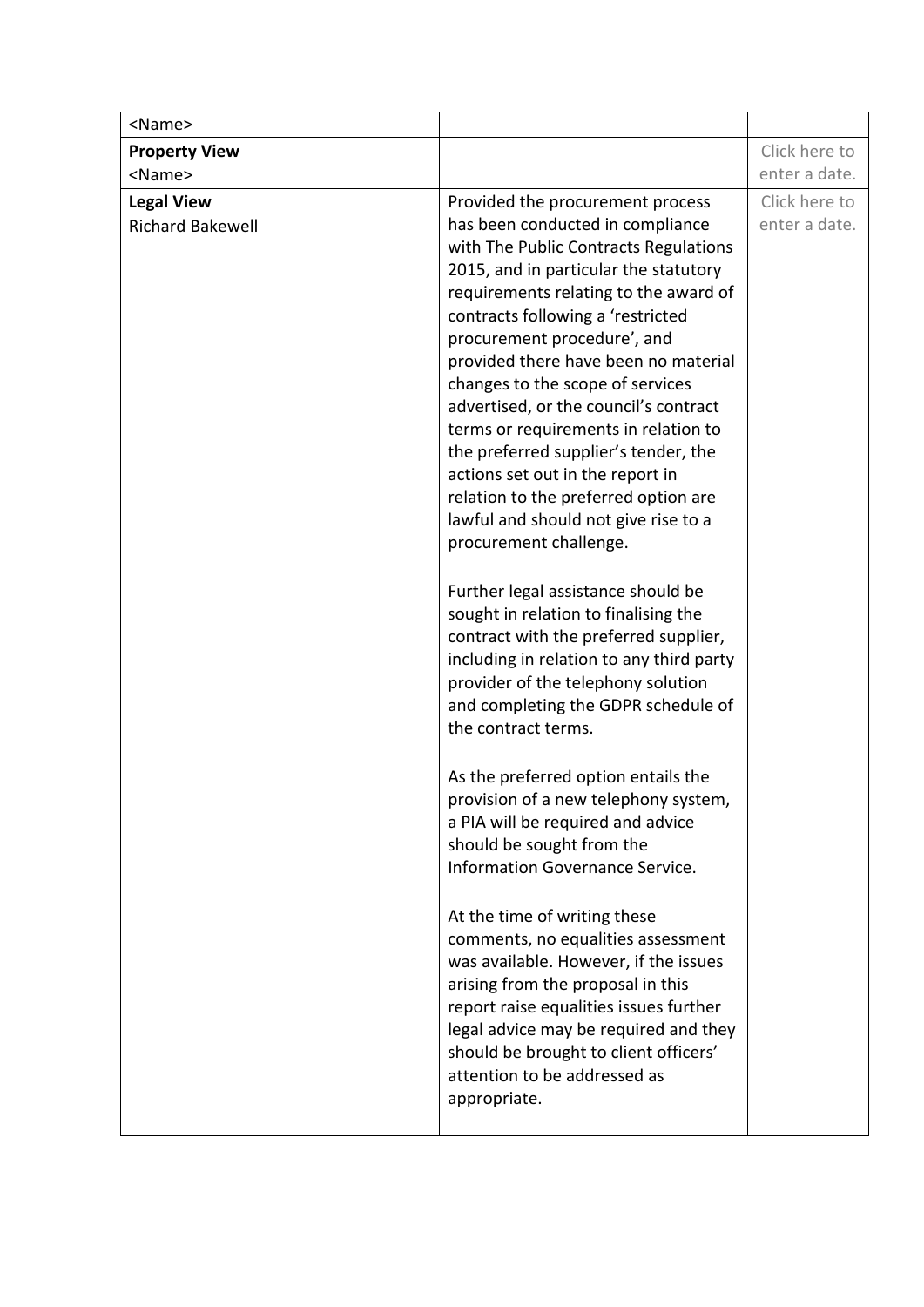|                                             | As the preferred option requires the    |               |
|---------------------------------------------|-----------------------------------------|---------------|
|                                             | supplier to provide at least one full   |               |
|                                             | time network engineer dedicated to      |               |
|                                             | TBYS for the duration of the contract   |               |
|                                             | term, TUPE could apply to this staff    |               |
|                                             | member on exit from the contract, i.e.  |               |
|                                             | by way of transfer back to the council  |               |
|                                             | (or TBYS if a separate legal entity) or |               |
|                                             | to a replacement provider. Further      |               |
|                                             | advice should be sought on the          |               |
|                                             | implications of TUPE at an              |               |
|                                             | appropriate future date.                |               |
|                                             |                                         |               |
|                                             | There are no public consultation        |               |
|                                             | issues associated with this proposal.   |               |
| <b>Commissioning &amp; Procurement View</b> | A competitive Restricted OJEU           | Click here to |
| <robin coomber=""></robin>                  | process has been run to meet the        | enter a date. |
|                                             | requirements of TBYS which meets        |               |
|                                             | local procurement rules and PCR 2015    |               |
|                                             |                                         |               |
|                                             | regulations.                            |               |
| <b>Information Security View</b>            |                                         | Click here to |
| <name></name>                               |                                         | enter a date. |
| Other consulted parties (as required)       | Commentary                              | <b>Date</b>   |
|                                             |                                         | Click here to |
|                                             |                                         | enter a date. |
|                                             |                                         | Click here to |
|                                             |                                         | enter a date. |
|                                             |                                         | Click here to |

### **B. Mandatory Project Documents**

<It is expected that documents required to support both Outline Business Case (OBC) and Full Business Case (FBC), will be less detailed with lower confidence levels at OBC stage and more detailed with high confidence levels at FBC stage. Please provide a link to the relevant document, insert as an object, or add as an additional Appendix item.>

| <b>Document Name</b><br>(& links to templates) | <b>Docume</b><br><b>Stage</b><br>nt Exists?<br>required<br>(Yes/No) | <b>Document</b><br>Owner | <b>Hyperlink to</b><br>document |
|------------------------------------------------|---------------------------------------------------------------------|--------------------------|---------------------------------|
|------------------------------------------------|---------------------------------------------------------------------|--------------------------|---------------------------------|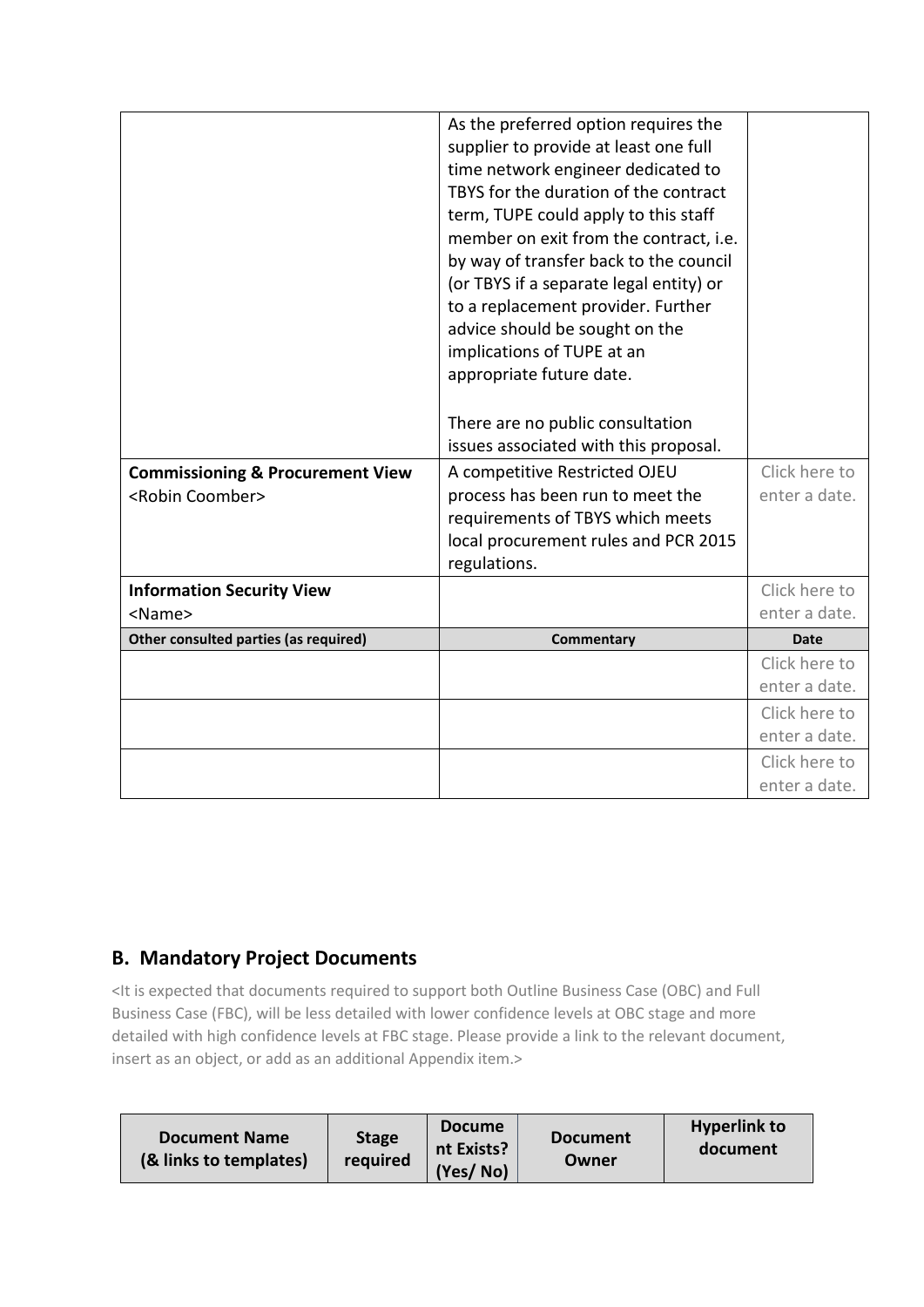| <b>EQIA Relevance Check</b>             |            |                 |                       |                                               |  |
|-----------------------------------------|------------|-----------------|-----------------------|-----------------------------------------------|--|
| For guidance and                        |            |                 |                       |                                               |  |
| support in completing                   |            |                 |                       |                                               |  |
| the EQUIAR contact                      | Mandate    |                 |                       |                                               |  |
| <b>Equalities and Cohesion</b>          |            |                 |                       |                                               |  |
| team                                    |            | $n/a$ as        |                       |                                               |  |
|                                         |            | project<br>went |                       |                                               |  |
| <b>Privacy Impact</b>                   |            | straight        |                       |                                               |  |
| <b>Assessment Relevance</b>             |            | to OBC          |                       |                                               |  |
| check                                   |            | stage           |                       |                                               |  |
| For guidance and                        | Mandate    |                 |                       |                                               |  |
| support in completing                   |            |                 |                       |                                               |  |
| the PIAR contact                        |            |                 |                       |                                               |  |
| <b>Information</b>                      |            |                 |                       |                                               |  |
| <b>Management</b>                       |            |                 |                       |                                               |  |
| <b>Options Appraisal</b>                | <b>OBC</b> | Υ               | Katherine Nash        |                                               |  |
| <b>Project Financial</b><br>Spreadsheet |            |                 |                       | <b>OBC</b><br>Appendix 3 -                    |  |
| (costs and benefits/                    | OBC & FBC  | Υ               | Katherine Nash        | Financial Spreadsheet                         |  |
| sources of funding/                     |            |                 |                       | <b>FBC</b>                                    |  |
| benefits contracts)                     |            |                 |                       |                                               |  |
|                                         |            |                 |                       | Copy of Appendix 1 -                          |  |
|                                         |            |                 |                       | Financial Spreadsheet                         |  |
|                                         |            |                 |                       | <b>FBC</b>                                    |  |
|                                         |            |                 |                       |                                               |  |
| <b>RAID Log</b>                         | OBC & FBC  | Y               | Katherine Nash        |                                               |  |
|                                         |            |                 |                       | Appendix 4 - Project<br>RAID log The Bottle Y |  |
|                                         |            |                 |                       |                                               |  |
|                                         |            |                 |                       | <b>FBC</b>                                    |  |
| <b>Project Plan</b>                     | <b>FBC</b> | Υ               | Michael Ilogu         | $\frac{1}{\pi}$                               |  |
|                                         |            |                 |                       | <b>Bottle Yard Studio</b>                     |  |
|                                         |            |                 |                       | plan 200219.pdf                               |  |
| <b>EQIA</b>                             |            |                 |                       | WE                                            |  |
| For support with                        |            |                 |                       | Appendix 1 -                                  |  |
| completing your EQUIA                   |            |                 |                       | Equalities Relevance                          |  |
| contact the Equalities                  |            |                 |                       |                                               |  |
| and Cohesion team                       |            |                 |                       |                                               |  |
| Please make sure that                   | <b>FBC</b> | Υ               | <b>Duncan Fleming</b> |                                               |  |
| the Equalities and                      |            |                 |                       |                                               |  |
| Cohesion team have                      |            |                 |                       |                                               |  |
| added their                             |            |                 |                       |                                               |  |
| comments/views to the                   |            |                 |                       |                                               |  |
| business case before                    |            |                 |                       |                                               |  |
| submission.                             |            |                 |                       |                                               |  |
| <b>EcolA</b>                            | <b>FBC</b> | Υ               |                       |                                               |  |